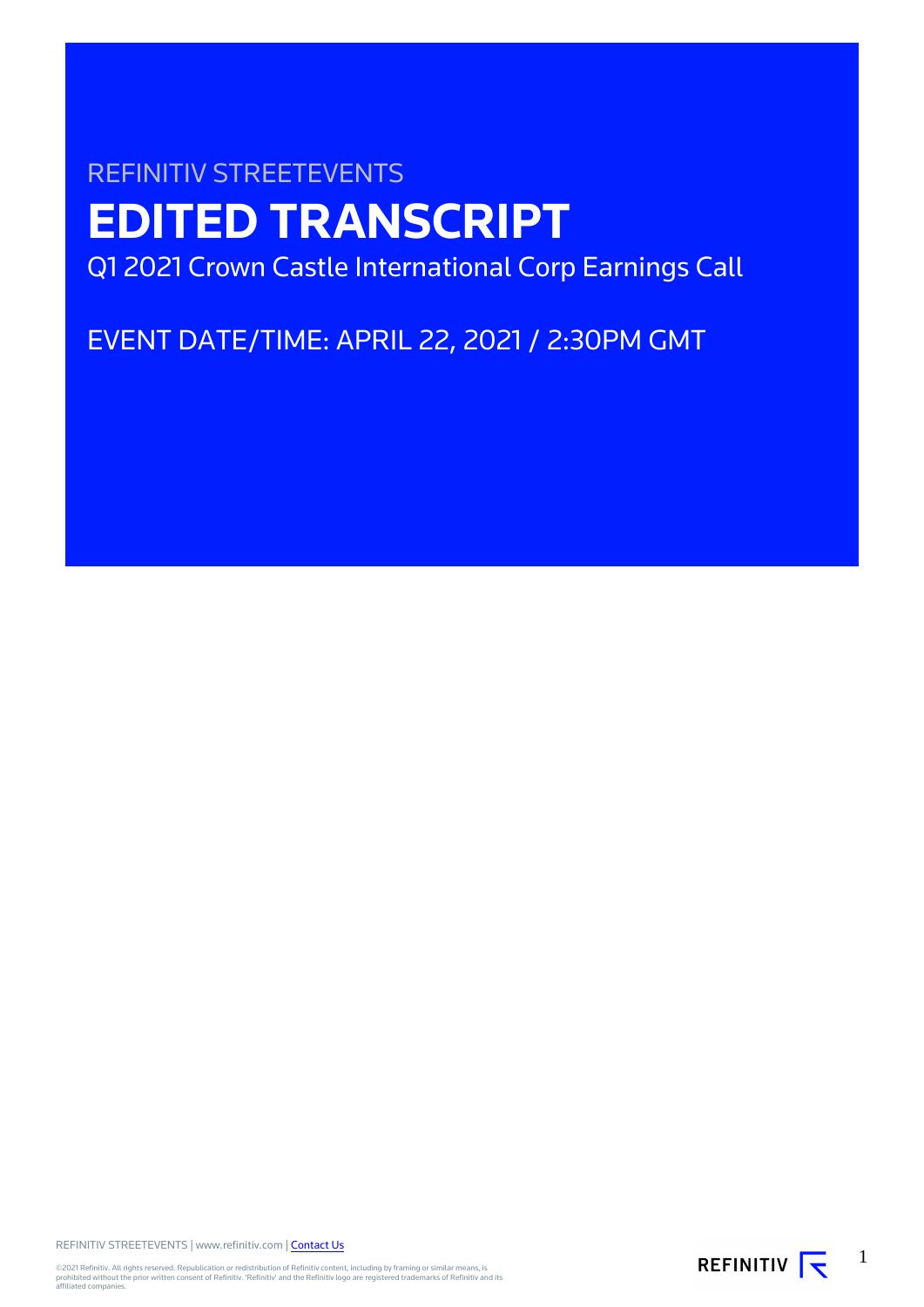#### **CORPORATE PARTICIPANTS**

**Benjamin Raymond Lowe** Crown Castle International Corp. (REIT) - VP of Corporate Finance & Treasurer **Daniel K. Schlanger** Crown Castle International Corp. (REIT) - Executive VP & CFO **Jay A. Brown** Crown Castle International Corp. (REIT) - President, CEO & Director

#### **CONFERENCE CALL PARTICIPANTS**

**Brandon Lee Nispel** KeyBanc Capital Markets Inc., Research Division - Research Analyst **Colby Alexander Synesael** Cowen and Company, LLC, Research Division - MD & Senior Research Analyst **David William Barden** BofA Securities, Research Division - MD **Jonathan Atkin** RBC Capital Markets, Research Division - MD & Senior Analyst **Matthew Niknam** Deutsche Bank AG, Research Division - Director **Michael Ian Rollins** Citigroup Inc., Research Division - MD & U.S. Telecoms Analyst **Nicholas Ralph Del Deo** MoffettNathanson LLC - Analyst **Philip A. Cusick** JPMorgan Chase & Co, Research Division - MD and Senior Analyst **Richard Hamilton Prentiss** Raymond James & Associates, Inc., Research Division - Head of Telecommunication Services Equity Research & Research Analyst **Simon William Flannery** Morgan Stanley, Research Division - MD

#### **PRESENTATION**

#### **Operator**

Good day, everyone, and welcome to the Crown Castle Q1 2021 Earnings Call. Today's call is being recorded. At this time, I'd like to turn the conference over to Ben Lowe. Please go ahead.

#### **Benjamin Raymond Lowe Crown Castle International Corp. (REIT) - VP of Corporate Finance & Treasurer**

Great. Thank you, Vicki, and good morning, everyone. Thank you for joining us today as we discuss our first quarter 2021 results. With me on the call this morning are Jay Brown, Crown Castle's Chief Executive Officer; and Dan Schlanger, Crown Castle's Chief Financial Officer.

To aid the discussion, we have posted supplemental materials in the Investors section of our website at crowncastle.com that will be referenced throughout the call this morning.

This conference call will contain forward-looking statements which are subject to certain risks, uncertainties and assumptions and the actual results may vary materially from those expected. Information about potential factors which could affect our results is available in the press release and the Risk Factors sections of the company's SEC filings. Our statements are made as of today, April 22, 2021, and we assume no obligation to update any forward-looking statements.

In addition, today's call includes discussions of certain non-GAAP financial measures. Tables reconciling these non-GAAP financial measures are available in the supplemental information package in the Investors section of the company's website at crowncastle.com.

Before I turn the call over to Jay, I want to mention that we will take as many questions as possible following our prepared remarks today, but we plan to limit the call to 60 minutes this morning.

So with that, let me turn the call over to Jay.

#### **Jay A. Brown Crown Castle International Corp. (REIT) - President, CEO & Director**

Thanks, Ben, and good morning, everyone. Thanks for joining us on the call.

As you saw from our first quarter results and increased full year outlook, our consistent execution is delivering outstanding results as we support our customers' growth initiatives with their deployment of nationwide 5G in the U.S. Following a period of building excitement and anticipation, we have seen a significant increase in activity as our customers have started to upgrade their networks to 5G at scale. We expect this elevated level of activity to result in a year of outsized growth for Crown Castle as we now anticipate 11% growth in AFFO per share for the full year 2021, meaningfully above our long-term annual target of 7% to 8%.

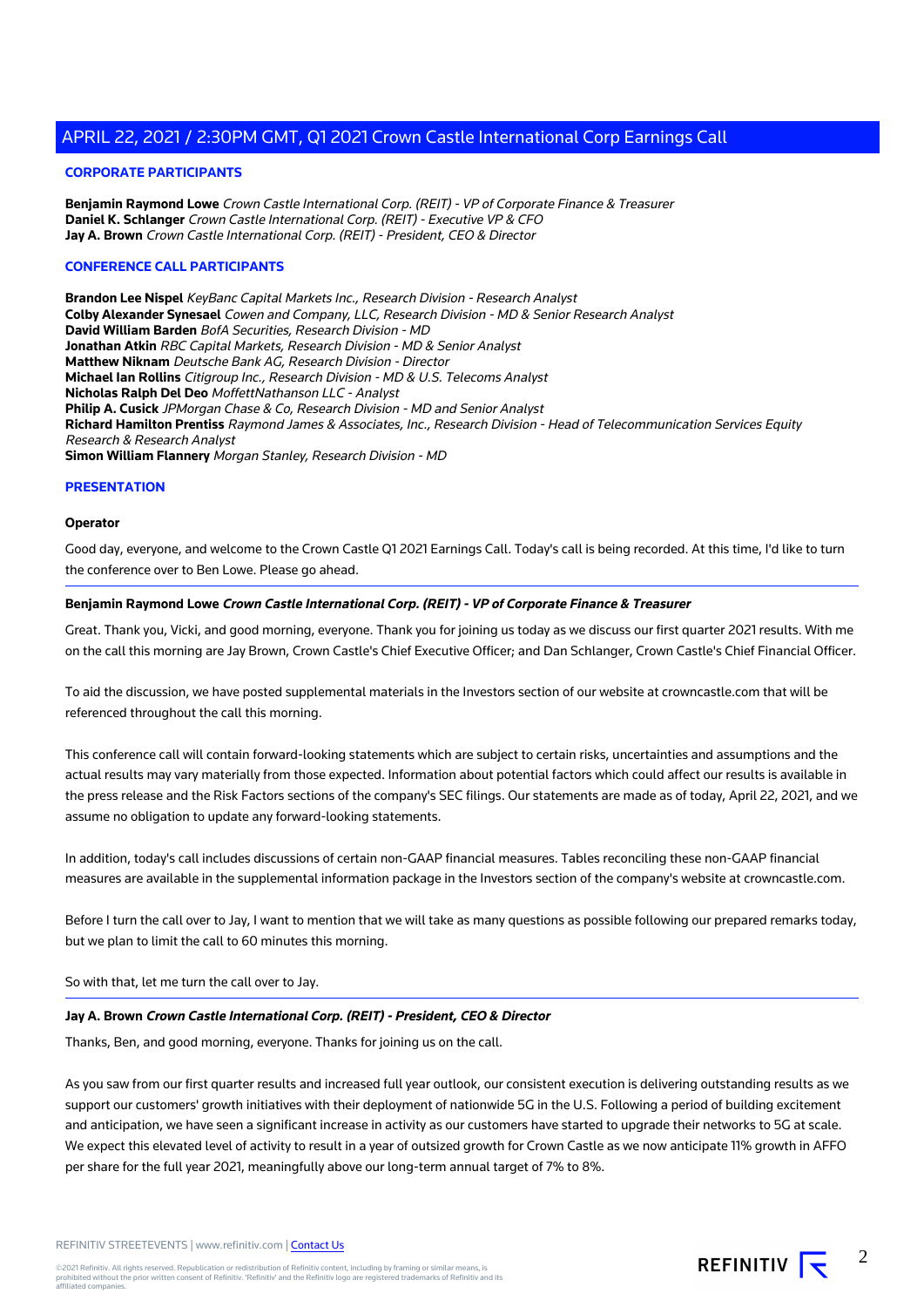Beyond 2021, I believe our strategy and unmatched portfolio of more than 40,000 towers, approximately 80,000 small cells on air or committed in backlog and 80,000 route miles of fiber concentrated in the top U.S. markets have positioned Crown Castle to generate growth in cash flows and dividends per share for years to come.

Our strategy is to deliver the highest risk-adjusted returns for our shareholders by growing our dividend and investing in assets that will drive future growth. That focus has led us to invest in towers, small cells and fiber assets that are all foundational for the development of 5G networks in the U.S. We believe the series of strategic agreements that we have announced in recent months further highlights the synergistic value our shared infrastructure provides to our customers.

Building on the momentum from our recent 15-year agreement with DISH to support our nationwide 5G build-out and our recent long-term 5G small cell agreement with Verizon to support their network deployment, we are excited to once again expand our strategic relationship with Verizon through a recent long-term tower leasing agreement. We believe this agreement will deliver significant value for both parties as it establishes terms for leasing additional capacity on existing tower sites with a structure that is intended to make it easier to expedite the deployment of C-Band equipment over the next several years. The agreement also resulted in an increase in the average remaining current contracted lease term under our Verizon site leases to approximately 10 years. Dan will discuss the expected financial impact of this agreement later in the call.

Turning back to our focus on generating superior long-term returns, one of our core principles of our strategy is to remain U.S. only, because we believe it represents the best market for wireless infrastructure ownership since it has the most attractive growth profile and the lowest risk. And we believe this dynamic of higher growth and lower risk will continue into the future which is why we expect our U.S.-based strategy to drive significant returns for our shareholders.

Starting with the higher growth we see in the U.S., the demand for our shared infrastructure offering across towers, small cells and fiber is tied to the robust demand for mobile data in the U.S. which continues to increase by more than 30% annually. Because the outlook is so compelling, the U.S. wireless market continues to attract a disproportionate amount of global capital investment. This is likely due in part to the fact that the durability and scale of wireless data growth in the U.S. has repeatedly outperformed expectations.

I remember fielding questions from investors and analysts nearly a decade ago trying to understand why we were not expanding our tower business into less established international markets that offered the promise of outsized growth to compensate for the outsized risk. The core set of assumptions underpinning that line of questioning included a view by many that it was inevitable that U.S. growth rates would slow, leading to a desire to augment that growth by investing in international wireless markets that, hopefully, would develop the same key set of fundamentals over time that has made the U.S. market so successful for decades.

We didn't buy into that argument at the time, and sitting here today, on the doorsteps of 5G, we reached a similar conclusion that the U.S. is still among the highest growth markets for wireless infrastructure. Importantly, in a shared infrastructure business with long-term investment horizons, we have benefited from these superior growth rates while avoiding the risks associated with investment opportunities in less established international wireless market.

These risks can have a meaningful impact on long-term returns, and many have materialized in recent years, including the outsized churn due to less favorable industry dynamics relative to the U.S., sustained foreign currency devaluation that results in revenue churn and disruptive social or governmental environments in less developed countries.

Because we believe the U.S. has both greater potential for growth and lower risk, we are focused on growing cash flows on our 40,000 towers by providing access to existing and new customers that are building 5G wireless network.

We are investing in new small cell and fiber assets that our customers need for their wireless networks which we believe increases our ability to capitalize on the 5G growth trends in the U.S. And we are developing new capabilities and offerings that will leverage our existing assets to drive innovation and we believe will further extend our growth opportunity, such as CBRS and edge computing.

I believe that Crown Castle offers shareholders an unmatched opportunity to benefit from the launch of 5G wireless networks in the U.S.

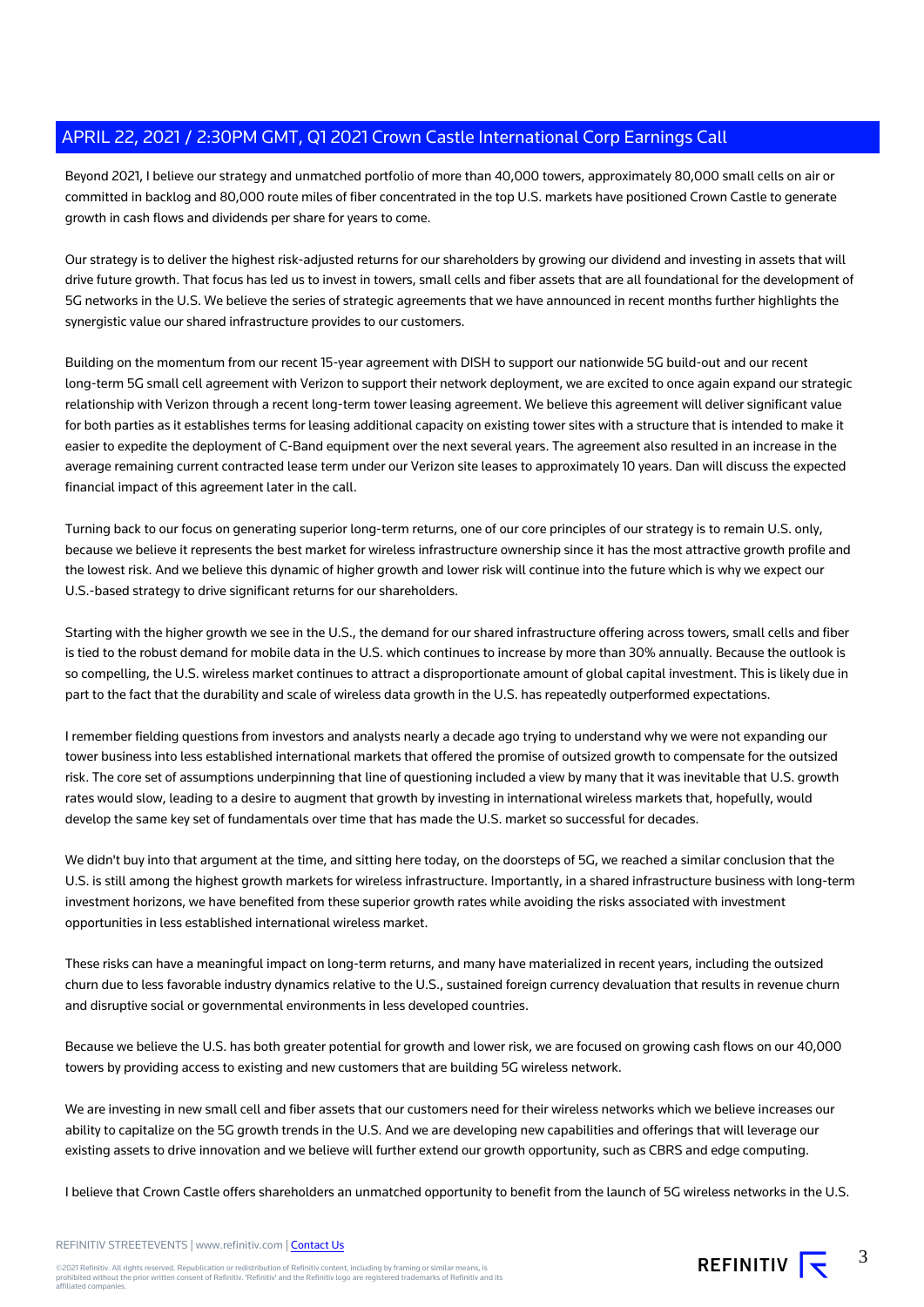In the near to medium term, we expect to deliver outsized AFFO per share growth of 11% this year as we translate this increasing 5G activity into very attractive bottom line growth.

We expect to once again deliver the highest tower revenue growth rate in the U.S. among our public tower peers in 2021. And our customers are affirming the value we bring with our comprehensive portfolio of shared wireless infrastructure assets by entering into long-term agreements to access those assets.

Longer term, we believe Crown Castle provides an exciting opportunity for shareholders to potentially compound double-digit total returns over a long period of time with a high-quality dividend that currently yields 3%, and that we expect to be able to grow 7% to 8% annually.

When I consider the durability of the underlying demand trends we see in the U.S. that provide significant visibility into the future growth for our business, the deliberate decisions we have made to reduce the risks associated with our strategy and our history of steady execution, I believe that Crown Castle stands out as a unique investment that will generate compelling returns over time.

#### And with that, I'll turn the call over to Dan.

#### **Daniel K. Schlanger Crown Castle International Corp. (REIT) - Executive VP & CFO**

Thanks, Jay. Good morning, everyone. As Jay mentioned, we are excited to see our customers beginning to deploy 5G at scale. We have seen a significant increase in activity levels, leading to solid first quarter results that exceeded our expectations and support our increased full year guidance.

Turning to Slide 4 of our earnings presentation. You can see our strong top line results were driven by more than 6% growth and organic contribution to site rental revenue. This growth included more than 9% growth from new leasing activity and contracted escalators, net of approximately 3% from nonrenewals.

We also generated a \$23 million increase in contribution from services when compared to the first quarter 2020, culminating in 10% growth in adjusted EBITDA and 20% growth in AFFO per share on a year-over-year basis.

Turning to Slide 5. We increased our full year AFFO guidance by \$40 million, reflecting a \$25 million increase in expected services contribution as a result of higher-than-expected tower activity levels, and a \$30 million reduction to interest expense following our successful recent refinancing activities, partially offset by \$15 million of additional labor-related costs associated with the higher activity levels.

Additionally, as Jay discussed, we entered into a long-term tower leasing agreement with Verizon that resulted in increasing the average current lease term of our Verizon tower site leases to approximately 10 years and adding straight-line revenue of approximately \$140 million in 2021.

Taking these changes into account, we now expect our adjusted EBITDA to be \$150 million higher than our previously provided 2021 outlook. Our expectation for site rental revenue growth has increased to approximately 7%, inclusive of the expected organic contribution to site rental revenues of 6%, which remains unchanged.

Our expectation for growth -- organic growth across towers, small cells and fiber solutions, also remain consistent, with approximately 6% growth from towers, approximately 15% growth from small cells and approximately 3% growth from fiber solutions.

Focusing on investment activities, during the first quarter, capital expenditures totaled \$302 million, including \$17 million of sustaining capital expenditures, \$49 million of discretionary capital expenditures for our tower segment and \$225 million of discretionary capital expenditures for our fiber segment.

Our full year expectation for capital expenditures remains unchanged at approximately \$1.5 billion or less than \$1 billion after customer

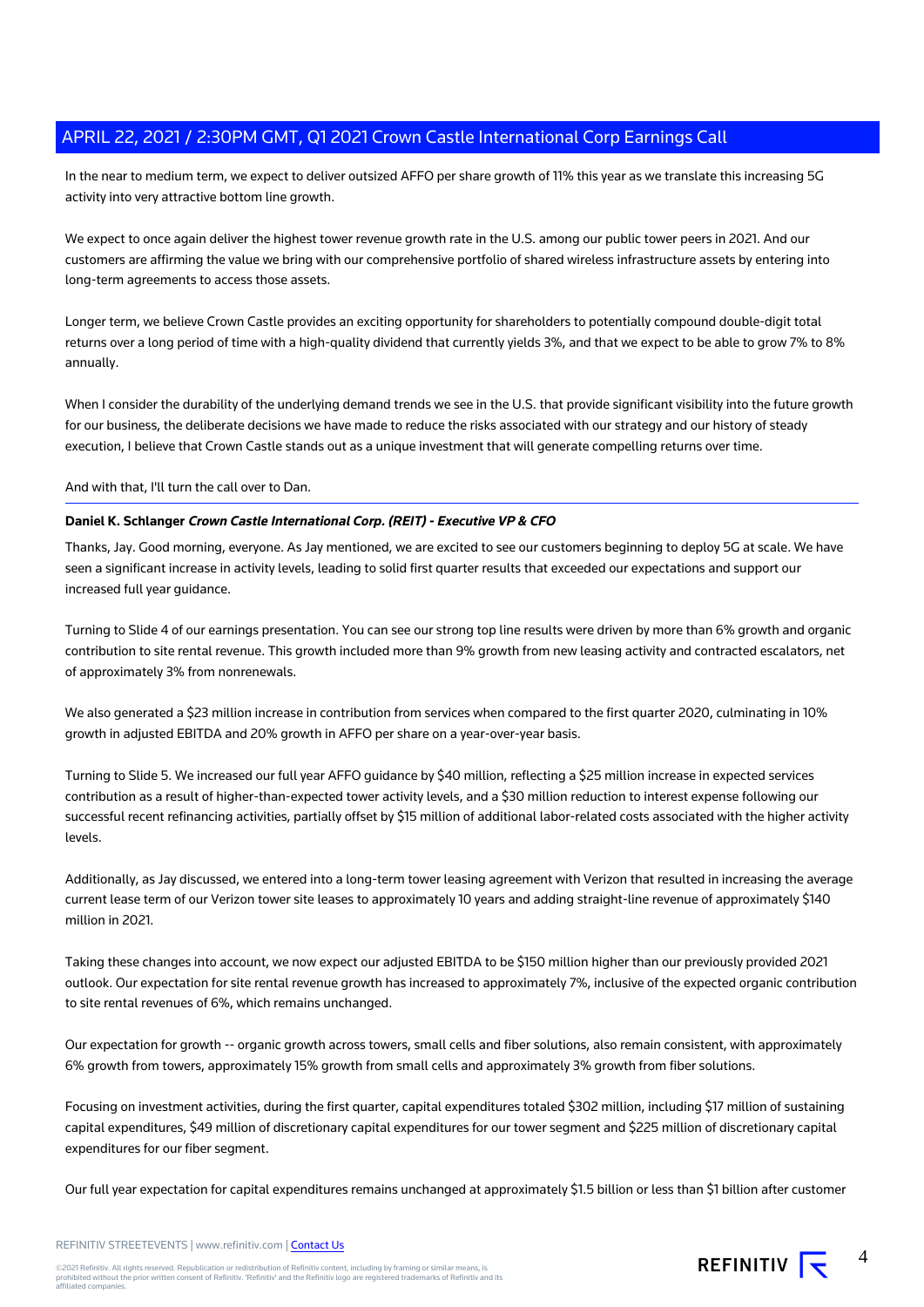cash flow contributions. And we continue to expect to fund our discretionary investments this year with free cash flow and incremental borrowings.

Turning to the balance sheet. We finished the first quarter at approximately 5.5x net debt-to-EBITDA and expect to exit 2021 at our target leverage of approximately 5x based on the anticipated growth and cash flows through the balance of the year.

As Jay discussed, in addition to driving significant dividend growth, a key part of our strategy is to reduce the overall risk profile of the business to further enhance the value created for shareholders over time. Along with focusing on what we believe is the highest-growth and lowest-risk market in the world for wireless infrastructure ownership, we have methodically reduced the risk profile of our balance sheet with the same goal of maximizing long-term shareholder value. With that in mind, we were able to opportunistically access the bond market during the first quarter to refinance upcoming maturities, reduce our debt costs and extend our maturity profile.

Looking back 5 years to when we achieved our initial investment grade credit rating, and inclusive of our recent refinancing transaction, we have increased our debt -- average debt maturity to nearly 10 years from just over 5 years, reduced our average borrowing cost to 3.1% from 3.8%, increased our mix of fixed-rate debt to more than 90% from just under 70% and reduced our reliance on secured debt to just 15% from nearly 50%. With limited upcoming debt maturities in the near term and more than \$4 billion of undrawn capacity on our revolving credit facility, we believe the balance sheet is positioned well to support our growth initiatives.

Turning back to the growth side of the value equation and to wrap things up, we are excited about the increasing level of activity we are seeing as our customers begin to deploy 5G at scale. Our customers continue to recognize the differentiated value our comprehensive shared infrastructure offering brings, leading them to sign significant long-term agreements with us.

We expect to once again generate industry-leading U.S. tower revenue growth this year. And we expect to generate 11% growth in AFFO per share in 2021, which provides a very attractive total return opportunity when combined with the current 3% dividend yield. Importantly, we are generating these returns while making strategic investments in new small cell and fiber assets that we believe will add to our long-term growth opportunity.

And with that, Vicki, I'd like to open the call to questions.

#### **QUESTIONS AND ANSWERS**

## **Operator**

(Operator Instructions) And we will take our first question today from Simon Flannery with Morgan Stanley.

#### **Simon William Flannery Morgan Stanley, Research Division - MD**

Jay, perhaps you could dive into the services business. What are you seeing going on there that led you to increase the guidance? And then how you see that translating time-wise into higher leasing trends? And any comments on the U.S. M&A environment?

#### **Jay A. Brown Crown Castle International Corp. (REIT) - President, CEO & Director**

Simon, we're obviously very, very encouraged by the activity that we're seeing among the carriers. We're not surprised by the urgency that our customers are showing in deploying 5G. The level of commitment that they showed during the C-Band auction was really a clear sign that they're going to invest heavily in 5G. And so the activity we're seeing, I think, just flows from that. We're seeing that turn into actions as they're deploying significant amounts of 5G networks. And we're really encouraged by the activity that we're seeing.

When we think about that activity translating towards revenue growth, we obviously saw a big step up towards the end of last year and that's continued into this first quarter.

And as it relates to the services activity, obviously, most of that activity is either in the nature of preconstruction work that we're doing for carriers and then some portion of it carries over to work that we're doing as we actually install them on the site.

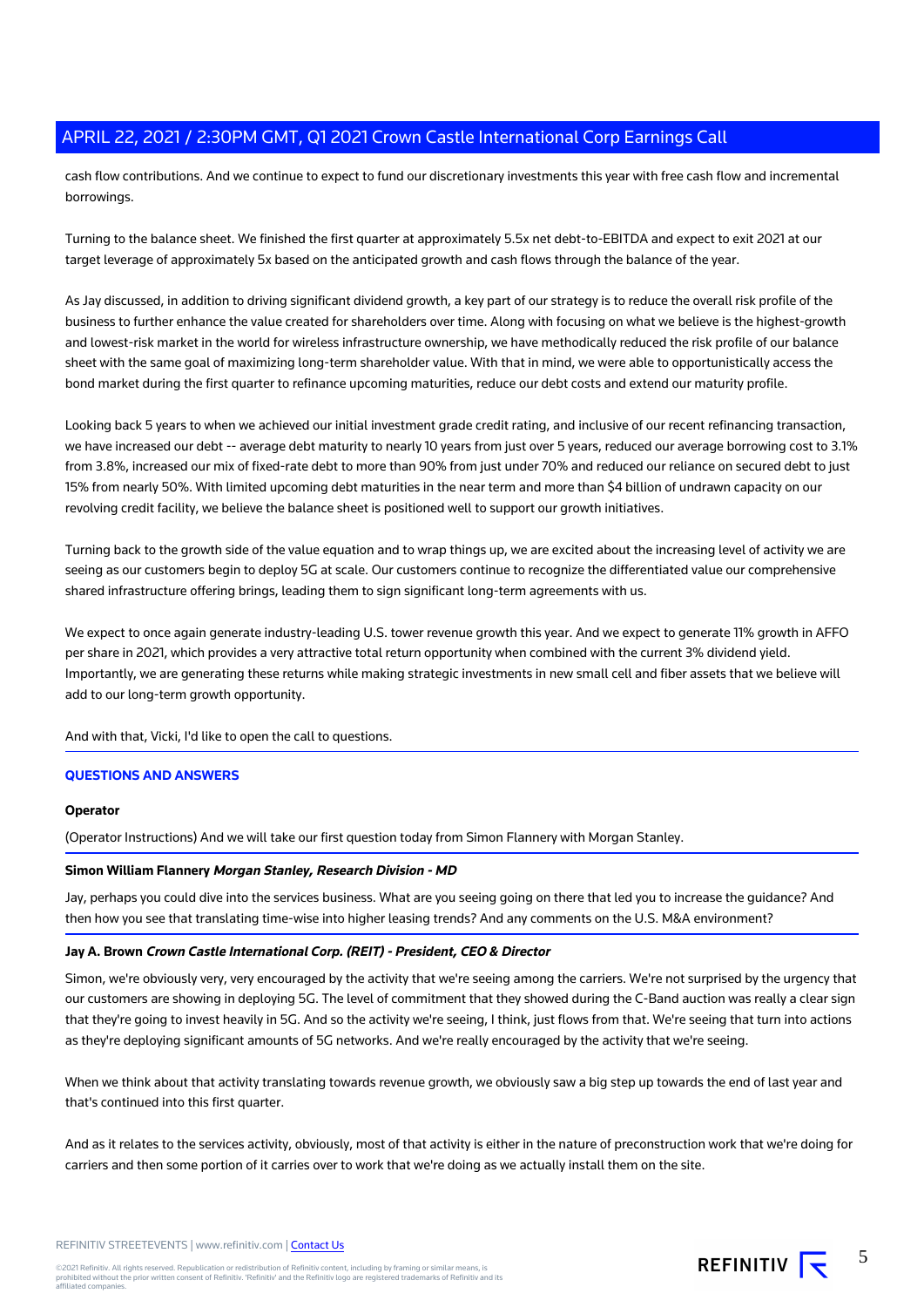So the elevated activity that we saw, the step-up we think sort of continues through the balance of this year and is a direct result of the overall encouraging level of activity that we're seeing from the carriers.

#### **Daniel K. Schlanger Crown Castle International Corp. (REIT) - Executive VP & CFO**

Yes. And the second part was just on the M&A environment in the U.S. I think what we're seeing across the board, Simon, I think you understand, is that there's a lot of money that's interested in infrastructure right now. And that's reflecting itself in the M&A environment, both for towers and for fiber assets. What we've been focused on and been clear about is that we think that there's not a lot of the of additional M&A we're going to pursue in the U.S. for fiber. We think most of those assets that we wanted, we have purchased.

There may be some others out there that meet the criteria we've looked at, being high-capacity dense metro fiber, but not a lot. So we anticipate most of our capital will go to organic growth in our business but also in fiber business.

#### **Operator**

We'll now go to Michael Rollins with Citi.

#### **Michael Ian Rollins Citigroup Inc., Research Division - MD & U.S. Telecoms Analyst**

Curious, first, just to start with the Verizon agreement and extension. Can you frame the types of activities and upgrades that Verizon's committed to within this agreement and extension and what might be opportunities that fall outside the scope of this agreement? Just to think about what's kind of predetermined versus what other activities you could pursue with Verizon to further grow your revenue over time.

And then just a quick follow-up. On the net debt leverage, can you just give us an update on what the target range is? And to the extent that the leverage, I think, in the deck ended at 5.5x in the first quarter, just how you see that progressing over the next couple of years.

#### **Jay A. Brown Crown Castle International Corp. (REIT) - President, CEO & Director**

Sure, Mike. Obviously, really excited about the Verizon agreement that we announced on the tower side. I think it provides significant value and certainty to Verizon as well as to ourselves. And I think the significance of that agreement is obviously evidenced by the impact that it has on our 2021 outlook and the step-up that we put into that outlook last night in the press release.

This really went through the same thought process that we've gone through over the last several years as we've done large transactions with the carriers on the MLA side, and have similar components to it, we're trying to meet the customers' needs, particularly with regards to certainty of price and then lowering or reducing the amount of time that it takes to go through the paper portion of getting them on to our site. So it's designed to facilitate their ability to go back to sites that they're already on and speed up that process of them being able to do upgrades. And obviously, they've been specific about the desire to do that with regards to C-Band.

And then on our side of it, we're trying to make sure that we price the economics of that transaction appropriately. And I think we've seen over multiple of those kinds of transactions with customers, multiple customers and multiple transactions over time, an ability to do that well, to both get the right economics on the site and then provide our customers with the right access and speed to get there.

So we did something similar, it has a lot of components to things that we've done in the past and thought about it in a similar way. We get the 10-year extension on the leases that they're already on which moves the maturity out from about 4 years to about 10 years on those sites. And then over the next several years, gives them an opportunity on those sites that they're already on to upgrade their equipment to handle new spectrum bands and to get that where they want it to be from a 5G standpoint.

We still maintain the upside on new leasing and other activities associated with that. And then once we get past sort of this initial push into 5G, then obviously the opportunity is there for us to see greater growth over time.

So excited about the agreement there and excited about what it means in terms of total activity. And as I said before in the prepared remarks, I think right on the doorsteps of seeing 5G deployments at scale enables us to be able to be responsive to Verizon's desires to get there.

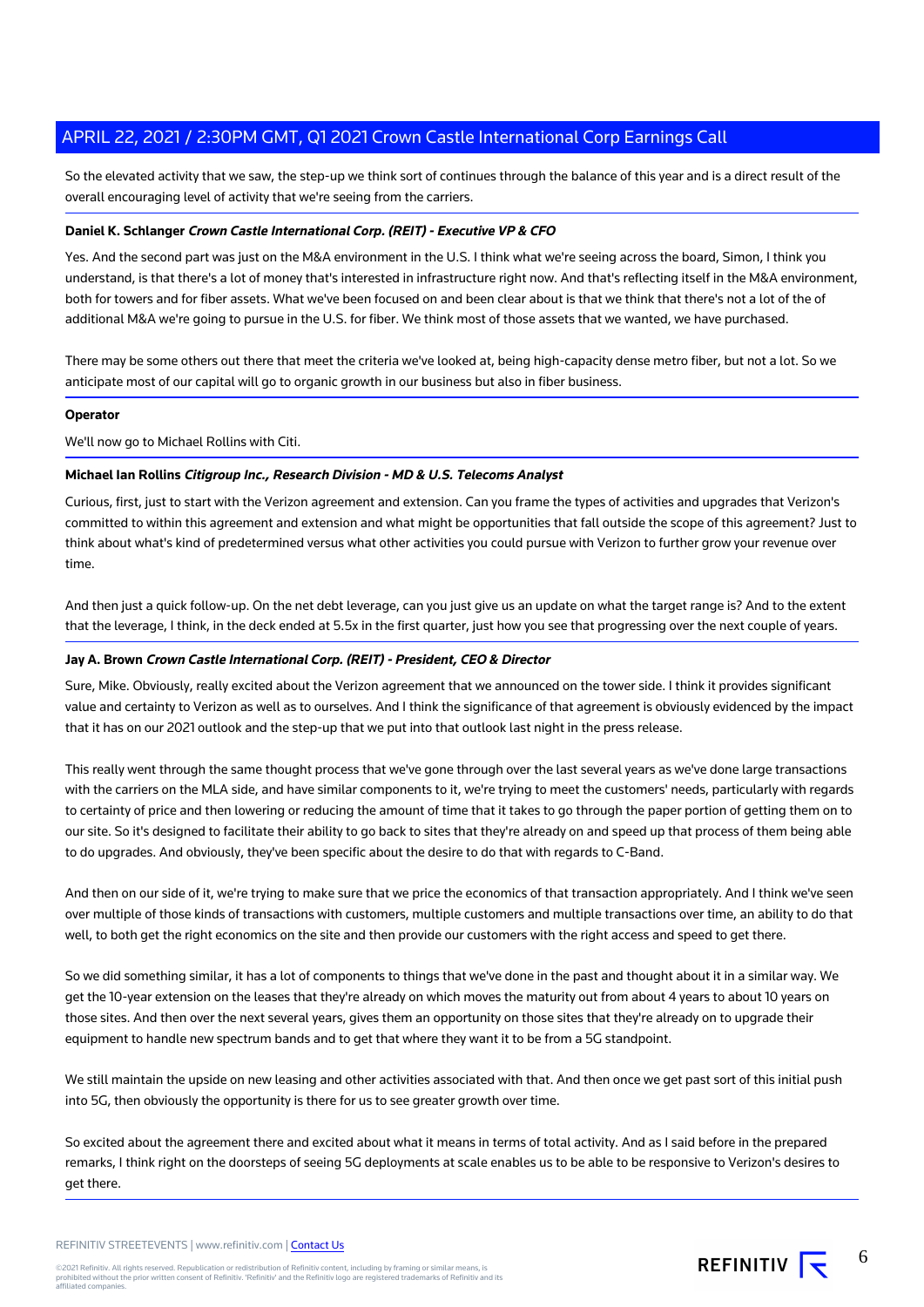#### **Daniel K. Schlanger Crown Castle International Corp. (REIT) - Executive VP & CFO**

And Mike, it's Dan, I'll take the second question on leverage. Our target still remains 4 to 5x. We believe we'll stay in that 5x as we continue to invest in our small cell and fiber business, which should be for several years.

We're, as you pointed out, at 5.5x at the end of Q1. We believe that with the growth in EBITDA that we see coming through the rest of the year, that we will end the year close to that 5x, maybe slightly above it, but pretty close to that 5x debt leverage target and feel really good about that position we're in. Because we're able to invest in the growth of our business while relying on cash flows and incremental borrowing capacity and not equity to fund that growth.

#### **Operator**

We'll take the next question from Matt Niknam with Deutsche Bank.

#### **Matthew Niknam Deutsche Bank AG, Research Division - Director**

One on small cells and then one on services. On the small cell side, revenues were flat sequentially. I think year-on-year growth slowed into the high single digits. So can you give any color in terms of the drivers there? And then how we should think about the outlook for the rest of the year if you're reiterating the 15% growth guide?

And then on services, if you can give any more color in terms of what drove the strength in margins this quarter. And I'm just trying to get a sense of what the cadence for services contribution will look like in the next couple of quarters over the course of the year.

#### **Jay A. Brown Crown Castle International Corp. (REIT) - President, CEO & Director**

On small cells, I would point to, as we've tried to do in our outlook, look at the full year. So a little bit of timing changes kind of -- which is naturally going to happen as we go through the construction phase of small cells, it's going to have some quarter-to-quarter movements that may not tie out exactly to the full year outlook.

But as we look at the full year outlook, still think small cell growth year-over-year is in the 15% range, that mid-teens that we've talked about for a long time. We think on the fiber solutions side will be around 3% for the full year. And then towers right there at around 6%, as we previously expected.

So I don't see anything, Matt, in terms of those numbers in the quarter that are indicative of anything happening in the underlying business that I would point to. I think it's just the timing differences quarter-to-quarter. And as we look at the full year, I think that's more indicative of the actual activity, what we're seeing from the carriers and how we expect those businesses to perform.

On the services side and the cadence there, look, we're at a level of elevated activity. So we probably had a better first quarter in terms of services than we would in many years, where we often talk about years being back -- heavily back-end loaded to the second half or even towards the fourth quarter. And we saw a step-up in activity going into the end of last year. And that level of elevated activity just carried right into the first quarter.

So we saw a real nice contribution from services in the first quarter and expect, basically, our full year assumption to be pretty similar to where we were previously with that adjustment for the first quarter.

#### **Daniel K. Schlanger Crown Castle International Corp. (REIT) - Executive VP & CFO**

Yes. Matt, it's Dan. Just on the question on margins specifically. It's the mix of business Jay talked about earlier, having a mix between preconstruction and construction as part of our services business. The preconstruction is a little bit higher margin, and that's what we had a little bit higher mix of within the quarter, and that drove the higher overall margin.

#### **Operator**

And we'll go to Colby Synesael with Cowen.

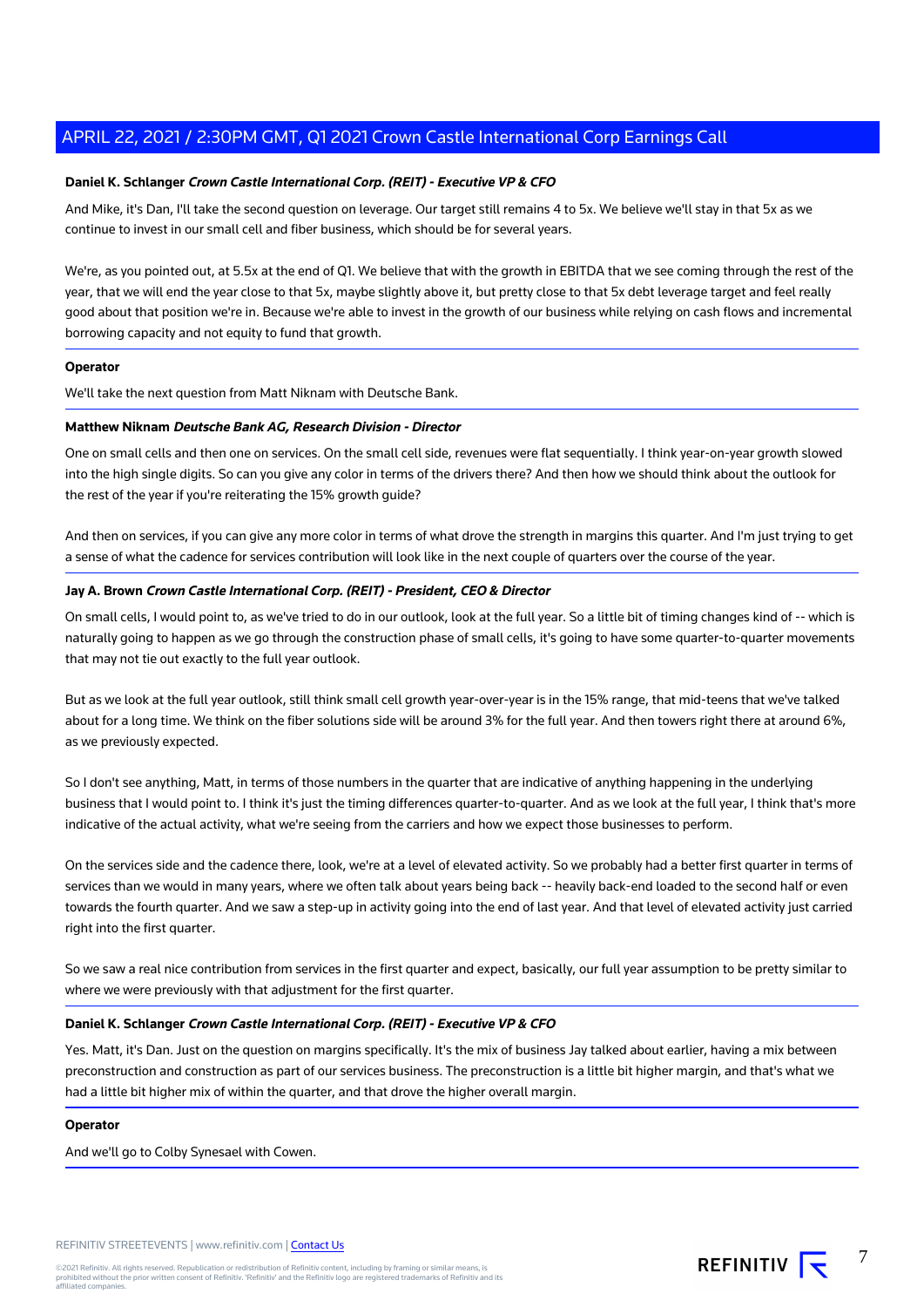#### **Colby Alexander Synesael Cowen and Company, LLC, Research Division - MD & Senior Research Analyst**

You spoke pretty bullishly about what you're seeing from an activity perspective. But it's, I guess, a little surprising then that you didn't raise your organic tower growth. And given that you gave your guidance all the way back in October of 2020, were you already seeing or had the conviction that you would see this acceleration in demand and therefore it's already built into the guidance? It just seems like given how early you gave your guidance and how quickly the demand has kind of ramped that you wouldn't have necessarily included that.

And then secondly, as it relates to the Verizon MLA, you talked about making it easier to deploy. And I guess one of the bigger questions people are trying to get a sense -- investors are trying to get a sense on, is whether or not the agreement includes just some standardized pricing to make it easier for them to move quicker or whether or not there's actually some type of financial benefit where you allow them to go to x amount of sites over x amount of period, shorter than that 10-year period, to kind of move quickly. And if that's the case, I would assume that there's some type of cash benefit, yet we didn't really see the AFFO change for that in particular. So again, any color you can give on that would be helpful.

#### **Jay A. Brown Crown Castle International Corp. (REIT) - President, CEO & Director**

Colby, thanks for the questions. On the first question around organic tower growth, a couple of things I would put in front of you on that.

One is there's a pretty good lead time or lag time from the time that we see revenue start to turn on, start to get the applications from the customers to when we actually see the revenues start to turn on. That's about 6 to 9 months. So the increased level of activity that we've been talking about for 2021 is something we did see all the way back into the fourth quarter of 2020. We started to see the application step up then, and that informed our increase in the overall activity.

I was sort of curious to this point the other day and just looks back to kind of our organic revenue growth over the last 2017 through 2020. And the organic revenue growth in '21 is in our outlook is a step-up of a little over 25% of that average over those previous 4 years. So it's a meaningful increase in the activity, and we bake that into our outlook when we gave 2021.

So what we're seeing now in terms of that activity is pretty consistent with what we had expected. But it's always good to see it materialized and then not just the expectations as where we were back in the October time frame.

The other thing that I would mention about this is, as we look at this activity, we're encouraged and think that there's the opportunity for it to stay at this level of elevated activity for a period of time.

So I think in the business, oftentimes people start to look for inflection points or points where it's going to be the highest and then expect it to kind of fall off. And our prior experience would tell us that those inflection points are relatively rare, that you see the carrier step up level of activities and hold at a plus or minus a certain amount for a long period of time. So when we look at that activity, really encouraged by what we're seeing and not -- and, frankly, not surprised.

To the broader point on, as we look at revenue growth and activity, the way that we create value for shareholders is by stacking years of good growth one on top of another. And what is happening in the business right now is a tremendous year of growth, of growing that AFFO at 11% year-over-year on a per share basis and just stacking another year of great growth on top of what was a good base. And our goal is to consistently deliver that growth, like we've talked about over the long term, 7% to 8%. And what we're seeing at the top line certainly indicates our ability to achieve that longer-term goal.

On your second question around the Verizon MLA, we try to stay away from getting too specific about the terms of the agreement that we do with our customers. We'll let them speak to how they think about their deployment plans and why they structured certain agreements with us.

But I would tell you that there are components of both parts of your question in the agreement. It certainly does include certainty of pricing for them and if -- depending on levels of activity, then it will drive an answer for us in terms of top line growth over a long period

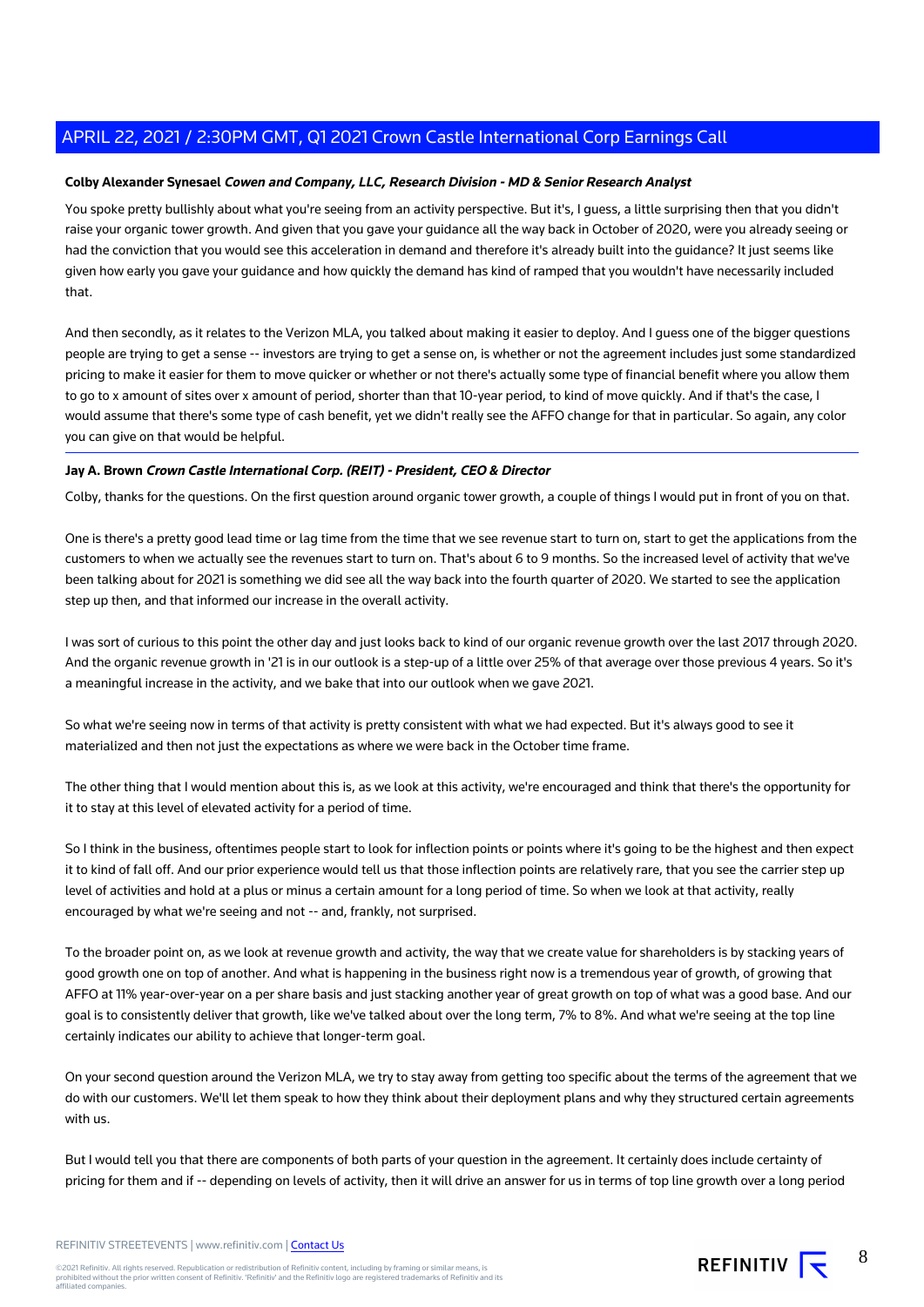of time. So it does provide pricing with them. And then there's also a component of committed activity that's in it where we have certainty of some revenues associated with activity as they deploy C-Band over the next several years.

So there's components of both of those in the agreement. And as we go forward, we'll see more consolidated, rather than specific to a customer relationship, the contribution of cash revenues beyond what Dan spoke to in terms of the impact of the GAAP financial statements this year and years to come.

#### **Colby Alexander Synesael Cowen and Company, LLC, Research Division - MD & Senior Research Analyst**

Yes, presumably, the reason then that the AFFO is not benefiting from that committed activity then is that it's not actually starting necessarily in 2021, but at some future point. Is that fair?

#### **Jay A. Brown Crown Castle International Corp. (REIT) - President, CEO & Director**

No, I don't think that's fair. I think I would look at some of the activity that we would have assumed would occur in 2021 when we gave the outlook would be associated with all of our customers. So some component of that activity was already embedded in our guidance and maybe it's under a different construct now as a result of this agreement. But it wouldn't necessarily change our view of activity for the year and, therefore, the cash flow...

#### **Daniel K. Schlanger Crown Castle International Corp. (REIT) - Executive VP & CFO**

The only thing -- Colby, it's Dan. The only thing I would add to that is I just want to put a little bit of context around it that our growth in the tower business of around 6% is double that where our closest peers have guided to for 2021. So we feel really good about that. And this deal that we signed with Verizon, the one we signed with DISH, all went into our understanding of what was going to drive that 6% growth, that it's almost double what our peers are seeing.

So I think looking for us to increase above what is already a really good number probably is too much than can happen, as Jay pointed, in any one year for the tower business. And we're just excited that we're able to provide as much growth as we are right now and driving the type of returns that we are for our shareholders.

#### **Operator**

Next is Phil Cusick with JPMorgan.

#### **Philip A. Cusick JPMorgan Chase & Co, Research Division - MD and Senior Analyst**

First, Jay, to your comment on leverage remaining at 5x, should we expect accelerating CapEx next year to keep that leverage at 5x? Because it seems otherwise it would be falling below that pretty quickly.

And then second, DISH announced yesterday it will be using the AWS Cloud, not a big surprise. But can you give us thoughts on how that may impact Crown over time on site leasing revenue as well as any impact on the opportunity in edge computing?

## **Jay A. Brown Crown Castle International Corp. (REIT) - President, CEO & Director**

Yes, Phil, thanks for the questions. On -- around CapEx, we spent some time, I think, over the last couple of quarters talking about our expectation for this year's CapEx, which on a net basis is down about \$400 million from the levels that we saw in 2019. That was largely related to the fiber acquisitions that we made. Those companies had committed to a number of large enterprise and government buildouts that were built specifically for kind of those kind of activities, enterprise and government broadband services. And post those acquisitions, we just haven't signed up those kind of agreements at any kind of scale like those prior companies had done.

And as a result of that and our strategic focus around small cells, the CapEx has come down as we've built out those really long lead-time contracts. Many times, they were 3 to 5 years of build-out and commitment.

So those have basically rolled off. And now as we think about capital spending, it's strategically focused on what we believe is the long-term value driver of the business around small cells and the opportunity to kind of build these networks for carriers as they build 5G networks.

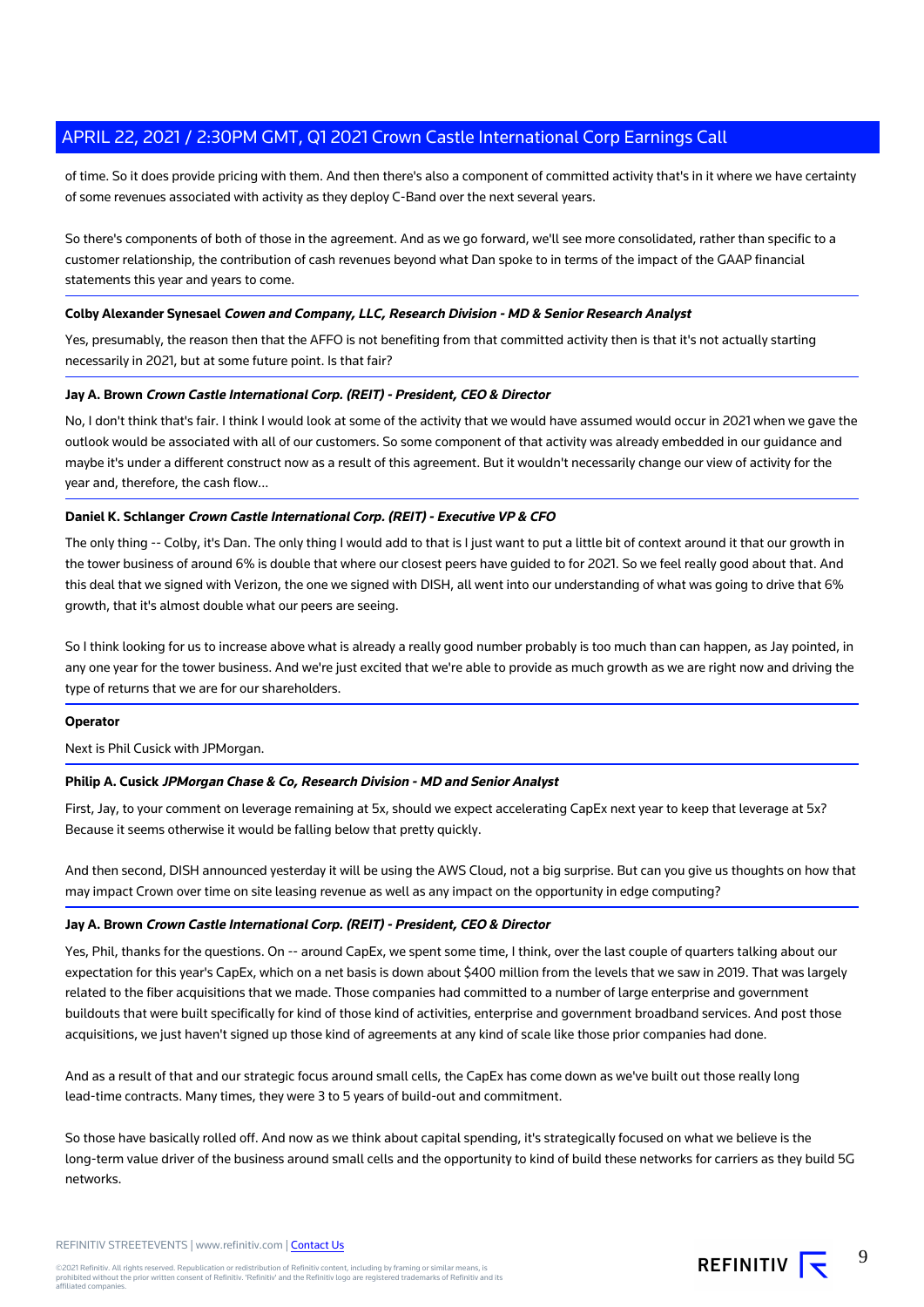I don't want to get too much into what we think in '22 and beyond. We've given guidance this year that our net CapEx will be a little less than \$1 billion. For the longer term, the driver of CapEx will be what are the opportunities mostly around small cells. And those will go through the same rigorous process that we put all of our CapEx processes through, understanding what the return is.

We look to see a 6% to 7% initial yield on invested capital. And then we want to make sure that we believe there's good opportunity for additional lease-up beyond that, that can drive that yield into the double digits and higher returns on capital over time as we see more lease-up.

So in the future, we'll just have to evaluate what the opportunities are, and then we'll give you an update on CapEx as we get later in the year. In October, we would plan to give our 2022 outlook as we typically do.

With regards to DISH, I'll probably beg off most of that and let DISH and Amazon speak to how their agreements between the 2 of them are going to drive activity. But obviously, DISH has made a significant commitment to us recently in terms of the deployment of their network, and our operating team is incredibly busy and focused on delivering for them based on their expectations. The team has done a great job out of the gate and I believe delivering for them what they had hoped. And we're ready to support DISH in any way possible as they work on building out their 5G network.

Your last question around edge computing. We think, today, a lot of this -- a lot of the edge computing activity is around traffic management and potentially reducing costs. But as wireless networks move into 5G, I think the opportunity is going to expand well beyond that to really delivering solutions to customers and increasing the applications as innovation occurs. And we think tower sites are uniquely positioned to be able to provide the real estate, the connectivity as well as power that enables edge computing. So it's a foundation of long-term innovation and our [combination with fiber,] I think really uniquely position us to be able to capture that.

I know we've highlighted that component of both fiber and towers in the DISH agreement. It was something that was really important to them as they designed and decided to anchor their network around our sites. And I think it's another example of kind of the combination of our assets sets us up for opportunities for growth that are frankly beyond what we put into our forecast.

When we talk about being able to grow the dividend 7% to 8% over a long period of time, things like edge computing and CBRS are really not in our forecast. So we view that as unmodeled upside and opportunity and believe the type of assets we've acquired and where those assets are located really gives us the optionality to benefit from that over the long term.

#### **Operator**

We'll now go to Jon Atkin with RBC.

#### **Jonathan Atkin RBC Capital Markets, Research Division - MD & Senior Analyst**

Question just on balance sheet, any kind of thoughts on additional debt refi activities that you would contemplate?

And then on the small cells, it does seem, as I think you alluded to in the script and elsewhere, that you have some structural advantages as we get to the infill and densification part of C-Band and other mid-band frequencies. I just wondered if you're starting to see that in the pipeline yet. I realize the revenues might be a little ways off, but are there active discussions at this point? Or is that more on the come?

And then finally, one of the C-Band licensees talked earlier this morning about supply chain constraints that they're seeing. On the other hand, another one put out a press release talking about how second quarter they're already kind of starting to deploy C-Band. And as you kind of consider all those data points around what the carriers are saying, I wondered how that affects your expectation around second half and what type of ramp you might see.

REFINITIV **IV** 10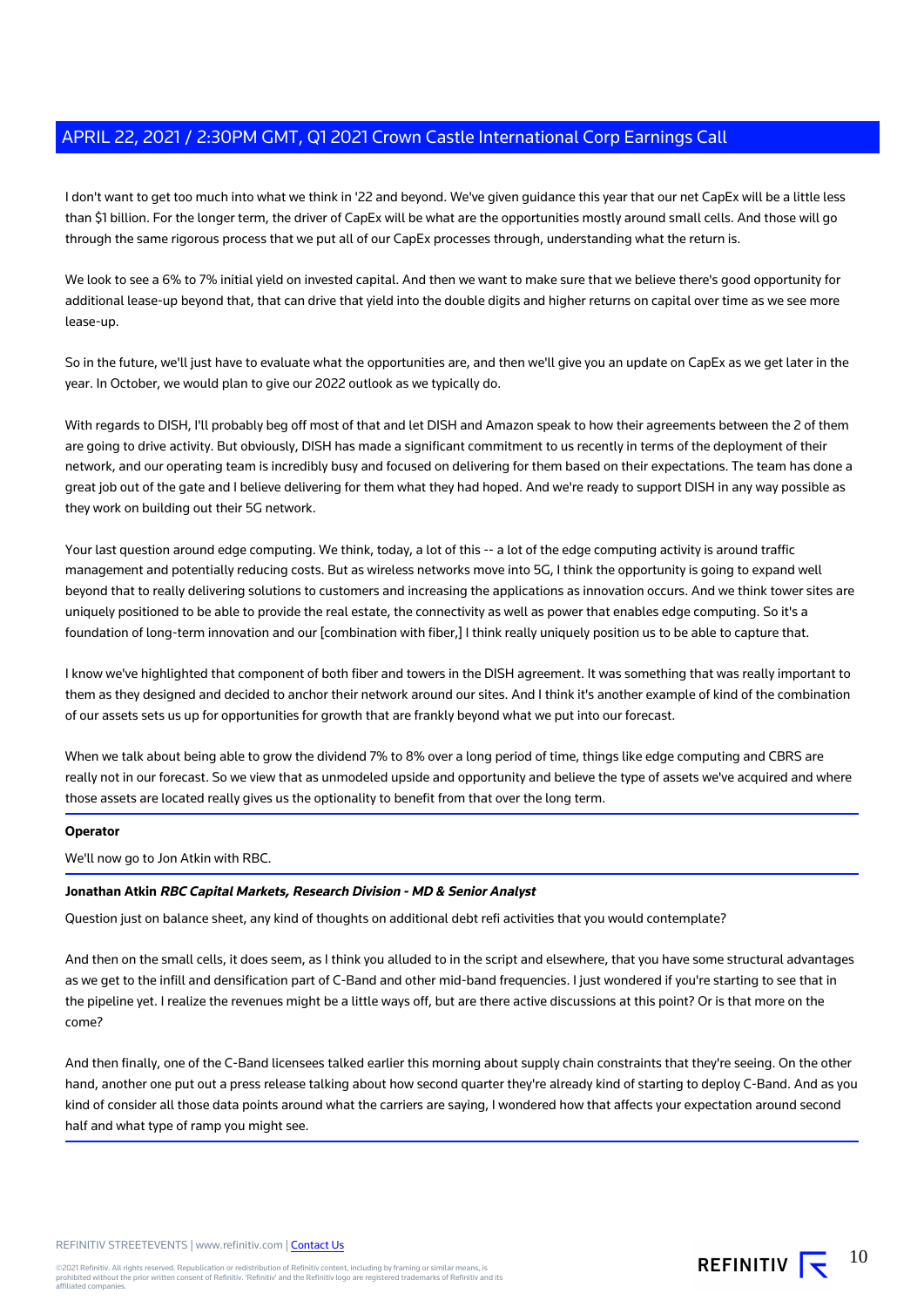#### **Daniel K. Schlanger Crown Castle International Corp. (REIT) - Executive VP & CFO**

Sure, Jon. I'll take the first one on the balance sheet on debt refinancing activities. We're always looking at our balance sheet to identify opportunities for us to, as we mentioned in the script, reduce our borrowing costs, extend our maturities.

We won't get specifically into what we're going to do right now, but the interest rate environment does remain attractive, and we'll continue to look at that versus whatever the economic trade is and the early premium we would have to pay to take out any of that future debt. That's just part of our normal ongoing everyday operations within our finance department. And our -- we'll find out what we're going to do, or we'll figure out what we'll do over time and let everybody know when it happens.

#### **Jay A. Brown Crown Castle International Corp. (REIT) - President, CEO & Director**

On your second question around small cells, we believe that we do have a structural advantage around the assets that we've acquired, as Dan mentioned in his earlier comments. We were intentional about acquiring highcapacity dense, urban, fiber. And as we've seen kind of in the later stages of 4G and now as we enter into 5G, there is a disproportionate amount of traffic in dense urban and suburban areas in the United States. And in order to solve that increased traffic, small cells are absolutely necessary.

They're a critical component of their network. And I think the locations that we've acquired fiber in and where we've built fiber and then where we started to build small cells sets us up really nicely as we get into 5G and we start to see network densification. And that fiber that we have existing, I think we'll see additional co-location on, driving up the yields and the returns of those assets.

And as has happened in prior cycles of going from 2 to 2.5G and then to 3G and then to 4G and now into 5G, we would expect there will be innovation that will further drive demand, wireless traffic demand. And that increased traffic, again, (inaudible) to kind of the benefit of those those assets.

So we think we've got great assets in the right location and think that we're going to see a really strong tailwind in the business over a long period of time.

And you're right to point out the impact directly to site rental revenues is not going to happen overnight. It will happen over time. But the conversations and the discussions that we're having with carriers and the activity, and I would point to the Verizon commitment of 15,000 small cells that we talked about in the last quarter, those are all early indications that these assets are of the critical nature necessary to deploy wireless carrier networks, and we're really excited about where we're positioned.

On your last question around C-Band spectrum and constraints and supply chain, et cetera, we haven't seen anything at this point that would suggest to us that the numbers that we have out there are not going to be achievable. If we start to see something, obviously, we'll update you on our expectations.

But normally in the business, sort of the quarter-to-quarter changes and timing are not that impactful to our overall results, as I spoke to earlier, in terms of the lead time and the commitment of revenues. We have a pretty long lead time.

So we have a lot of visibility into what we'll do in 2021 and feel good about where the forecast is. And if that changes, we'll update you. But I think the supply chains will resolve themselves over time, and don't expect that to have an impact in terms of our growth.

#### **Jonathan Atkin RBC Capital Markets, Research Division - MD & Senior Analyst**

And just a quick follow-up. So last September, we had American Tower announced their MLA with T-Mobile. And philosophically, can you maybe just remind us how you might want to think about that structure of agreement or any kind of an MLA that would address the Sprint and T-Mobile churn? I appreciate that you put out the kind of the expiration schedule in the supplement, which is quite helpful. But any thoughts philosophically on willingness to enter into some sort of an MLA that captures all of that?

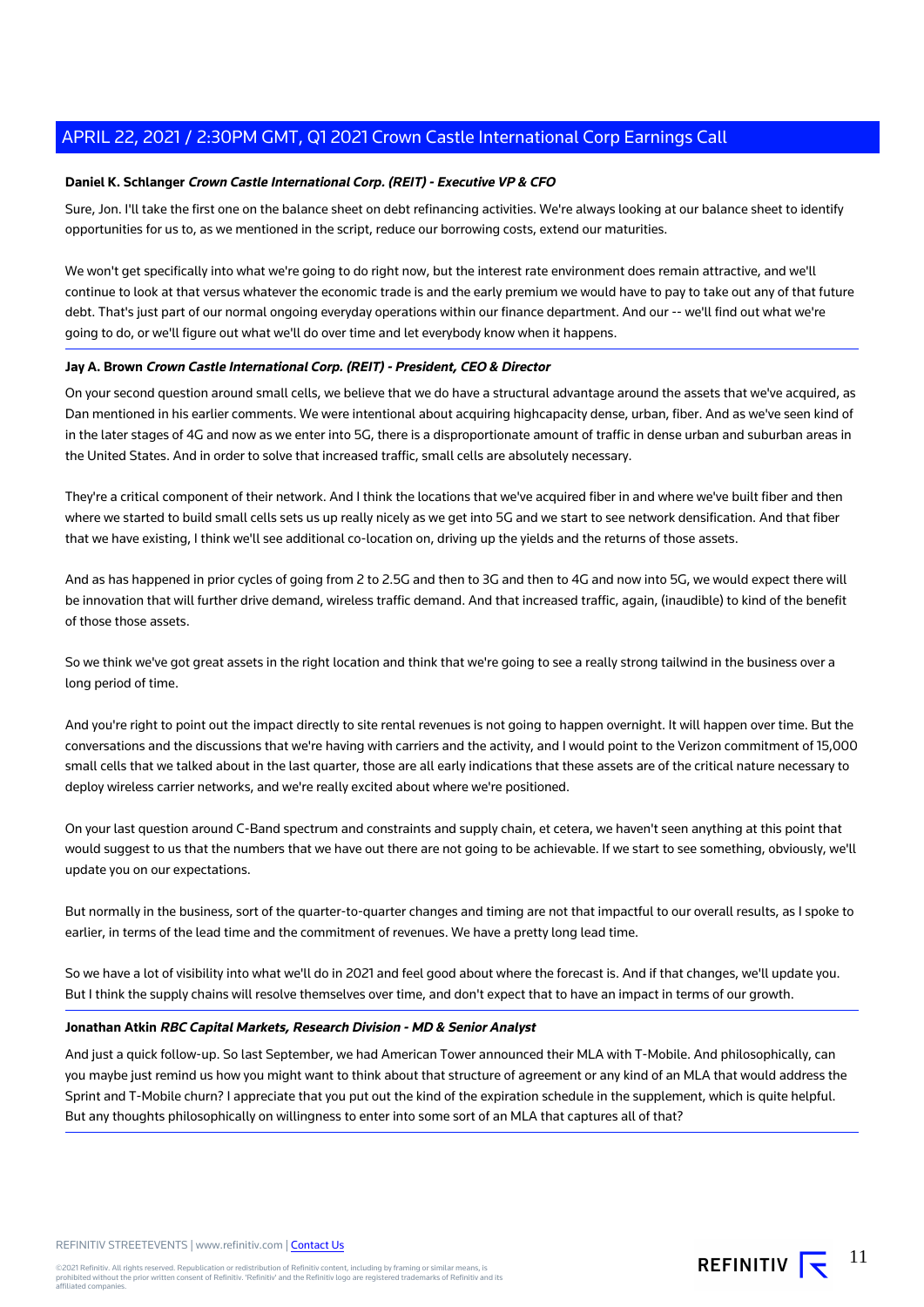#### **Jay A. Brown Crown Castle International Corp. (REIT) - President, CEO & Director**

Sure. So we did -- thanks for mentioning the disclosure. We did add some additional disclosure to the supplement. We have gotten some questions, we thought it would be helpful to give you a little more granularity.

It's not intended to be a forecast. So that's -- what's in the supplement is not our forecast of actual churn, but just the actual numbers so you can separate locations where the legacy Sprint and T-Mobile were on the same sites and sites where legacy Sprint was stand-alone on the site and not co-located with T-Mobile.

We're always open to considering a new structure or an agreement with a customer, but there's not any need per se to do that. We were intentional a number of years ago about extending the terms. So if you look back in that disclosure, we've got a lot of term remaining on those leases. And it's provided a lot of -- which was the goal when we did it, of extending those Sprint leases, we were trying to make sure that we had a lot of flexibility through the -- if there was consolidation. So pleased about where we are there.

And I would look at what we've been historically. We're always open to, as I mentioned earlier, of working with the carriers to help them facilitate what they need. And whether that's achieving synergies or increasing speed of deployment of network, we're happy to work with carriers on that basis and, at the same time, making sure we maintain and protect the economics of both the agreements that we have in place as well as the economics of the site and driving the right return on the asset.

So we'll hold that in balance as we usually do and make sure we do the right thing for both shareholders and for our customers.

I would just point out this, which I think is helpful as we think about entering 2023 and beyond, the next big date of 2028, where we have some exposure to leases potentially being terminated from the T-Mobile acquisition. In past carrier consolidation, we've been able to grow AFFO and dividend right through those periods of time. And the other reality is that consolidations have actually led to increased spending.

So we've had this view for a long period of time that, ultimately, the combination of T-Mobile and Sprint will be a good thing for the tower industry and, net-net, will end up with more activity and more leasing than we would have otherwise. And so I certainly expect that at some point in time, we'll see some -- the benefit to T-Mobile of some synergies of taking down some sites.

But I think the overall investment and activity that they will do in -- with regards to 5G will far exceed the deducts that we may see from synergies that they try to achieve in taking down some sites.

So net-net, back to the earlier comments, feel really good about the activity we're going to see in 5G. And we'll work through the consolidation when the time comes several years from now.

#### **Operator**

We'll take our next question from Rick Prentiss with Raymond James.

**Richard Hamilton Prentiss Raymond James & Associates, Inc., Research Division - Head of Telecommunication Services Equity Research & Research Analyst**

Congrats to Baylor on the NCAA tournament.

**Jay A. Brown Crown Castle International Corp. (REIT) - President, CEO & Director**

Rick, that was a lot of fun.

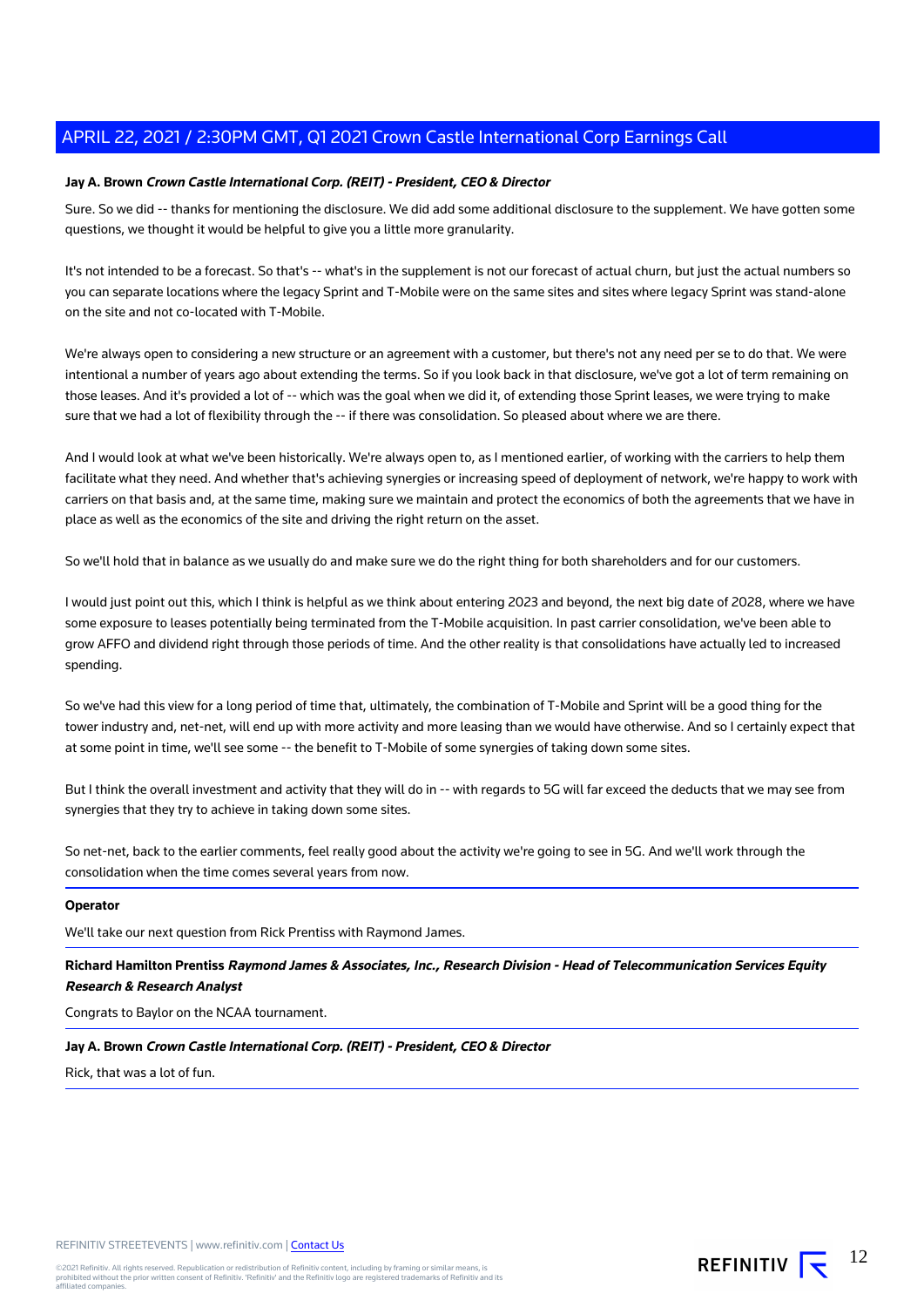## **Richard Hamilton Prentiss Raymond James & Associates, Inc., Research Division - Head of Telecommunication Services Equity Research & Research Analyst**

That was great. And thanks for the supplement on Sprint, that was helpful as well.

I want to follow up on something [Nick] asked you about the pacing. Are we looking still at about 50,000 small cell nodes on air at 1Q? And are you still thinking kind of 10,000 a year as a good pacing number for us to look at over the next couple of years?

#### **Jay A. Brown Crown Castle International Corp. (REIT) - President, CEO & Director**

We do. We think that the activity -- we think, we'll end this year with about 60,000, give or take, nodes on air. And I think that's a pretty good forecast for the time going forward.

As we look out over a longer period of time, I think that the demand for small cells is going to be well in excess of what we've seen thus far. So I think our view would be, over a longer period of time, that, that activity will increase beyond those levels. But in the near term, I think that, that's a pretty good gauge.

The carriers and the activity and the discussions and their public comments around the necessity of small cells I think really sets the environment for the opportunity for us to capture a larger portion of it. But as you know, there's a long lead time for that. So we get lots of visibility as we go from commitments of the carriers to go on certain sites to when we're actually turning them on. So as we go through the process, certainly update you on our view.

#### **Daniel K. Schlanger Crown Castle International Corp. (REIT) - Executive VP & CFO**

And Rick, it's Dan. Let me just add one thing to that. We get a lot of questions around why 10,000? Is there some sort of structural cap to how many we can put on air? And I would just like to just be clear, the 10,000 is just a result of the bookings we have and the time it takes to get those bookings on air, which is typically between 18 and 36 months. We don't see the 18 to 36 months changing all that much. But if we got a lot more bookings, we could put a lot more on air than just 10,000 in a year.

So 10,000 is a good point to look at for the next few years just because -- or next couple of years because of where we are with the bookings that we've had recently.

But as Jay pointed out, there's nothing that would stop us with greater bookings to speed up that deployment, and we would anticipate that to be the case as the necessity of small cells continues to get clearer for the deployment of 5G and networks overall.

## **Richard Hamilton Prentiss Raymond James & Associates, Inc., Research Division - Head of Telecommunication Services Equity Research & Research Analyst**

Makes sense. It's one of the nice things about a visible business. Anything [tapped] from the Verizon contract as far as putting that on to a time line? I know you had the 15,000, but it was kind of uncertain time, I think.

#### **Jay A. Brown Crown Castle International Corp. (REIT) - President, CEO & Director**

No, nothing more specific than what we've previously mentioned.

## **Richard Hamilton Prentiss Raymond James & Associates, Inc., Research Division - Head of Telecommunication Services Equity Research & Research Analyst**

Okay. And then on fiber, 3% net growth. Can you help us understand how is that business doing gross- and churn- wise? Is it still kind of double digit -- close to double-digit churn and better than double-digit gross?

#### **Jay A. Brown Crown Castle International Corp. (REIT) - President, CEO & Director**

Yes. We're still churn is around 9% and then to top growth would be in the 12% plus range, netting to that 3% that we expect for full year '21.

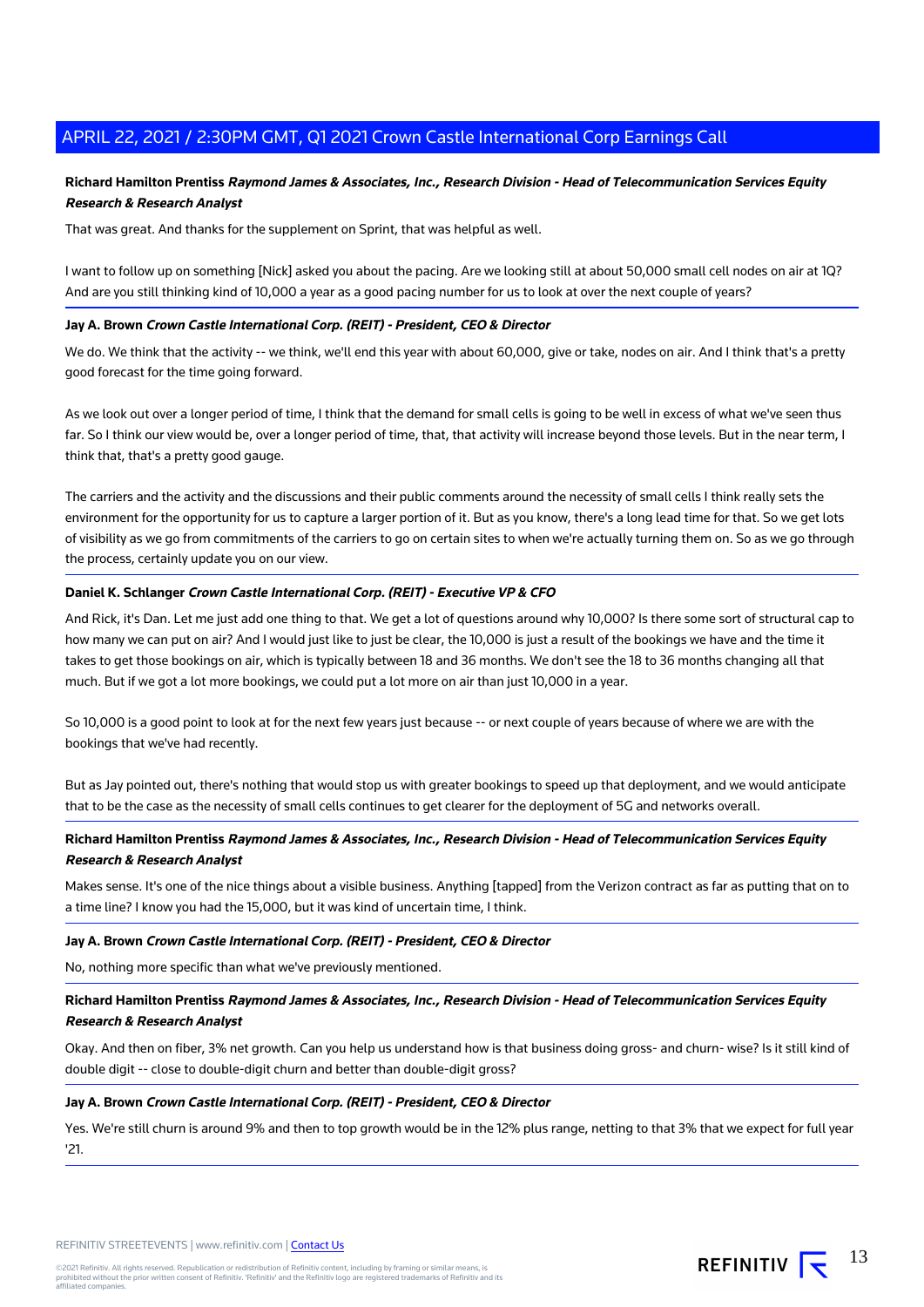## **Richard Hamilton Prentiss Raymond James & Associates, Inc., Research Division - Head of Telecommunication Services Equity Research & Research Analyst**

Okay. Last one for me, Jay. You've talked about it a couple of times, about CBRS. What do you think the opportunities in CBRS will be that you're not in guidance yet it sounded like? Is it increased power to put it on towers? Is it in building systems that you'd like to get involved with? Help us understand a little bit about where you see opportunity might be coming to CBRS.

#### **Jay A. Brown Crown Castle International Corp. (REIT) - President, CEO & Director**

Yes. I think it's all of the above. I think there is opportunity in building that we have seen and we'll see. We've done a number of trials on that front and with some success. So I think there's an opportunity to expand the density of the network for the wireless carriers into buildings to reach places that are very difficult to do from the outside. So I think there's opportunities there.

I think there's also going to be some opportunities in the macro environment in certain settings where CBRS may be used by a content provider or others who want access to spectrum. So being able to use some of the unlicensed spectrum components of CBRS is an opportunity to do that in more macro environment.

I think there are probably also some opportunities around campus-specific activities, whether that's universities or other locations where someone controls a large portion of land and has a discrete user use for CBRS that could be interesting as a share provider.

So I think there are a number of opportunities. And it's not in guidance yet because it's not large enough to beyond -- to be beyond a rounding here. But I certainly think, over time, as we see 5G develop, the need for this to be -- for wireless opportunities to be ubiquitous, I think will drive uses for CBRS.

And I think the other component of it is, obviously, everyone is trying to figure out how to get more spectrum into the hands of the wireless operators, and CBRS is another way to do that. And I think that spectrum will be utilized over time. And I think we stand to benefit from that as that spectrum is deployed.

## **Richard Hamilton Prentiss Raymond James & Associates, Inc., Research Division - Head of Telecommunication Services Equity Research & Research Analyst**

Excellent. And I see the FCC put more spectrum options on the block, too.

#### **Jay A. Brown Crown Castle International Corp. (REIT) - President, CEO & Director**

Agree.

## **Operator**

We'll take the next question from Nick Del Deo with MoffettNathanson.

## **Nicholas Ralph Del Deo MoffettNathanson LLC - Analyst**

First, I noticed that both the number of ground leases extended and the number of ground leases acquired in the quarter were probably the lowest in many years and they've been trending down for some time.

So I was wondering if you could just talk a bit about the state of the market for land acquisitions and extensions and how much headroom you think you have left to push on that front.

## **Jay A. Brown Crown Castle International Corp. (REIT) - President, CEO & Director**

Sure. Nick, this has been a focus of ours for about 15, 18 years, something like that, where we've been specifically focused on extending the maturity of our ground leases. When we started that activity, I think we were in the neighborhood of about 17 or 18 years of remaining term on average. And we had in the neighborhood of about 20% or a little less than 20% of the land that was owned. And we've increased -- over the last 15 to 18 years, we've increased the percentage of land owned to about 1/3, a little over 1/3 of our overall ground leases. And in addition to that, we've taken the average maturity to longer than 30 years.

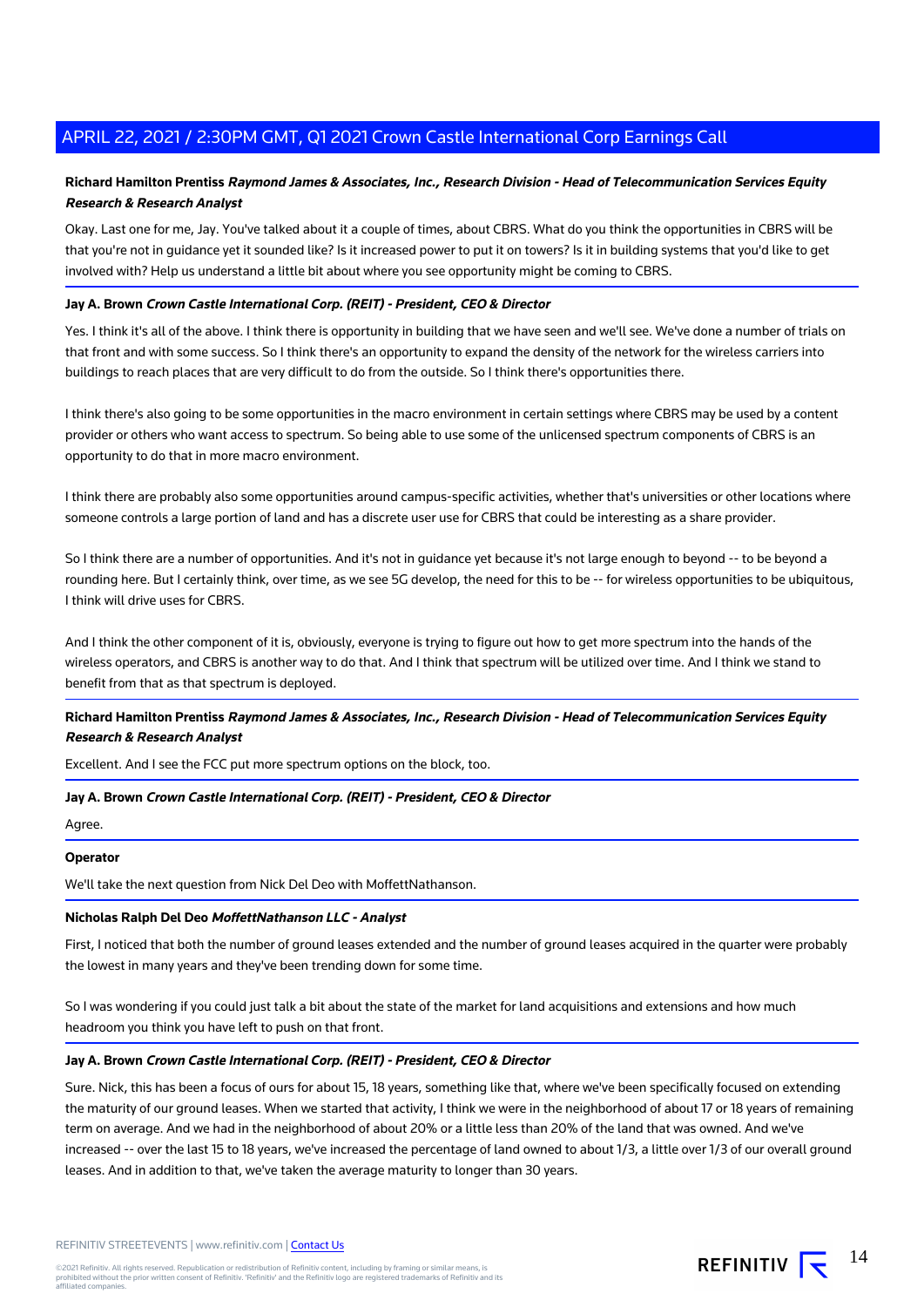So there's been a concerted effort for us to get well ahead of any date at which a landlord would have a termination right or gain leverage from a financial standpoint over what those extension terms would be. And the team has just done a phenomenal job over a long period of time of consistently improving the quality of the assets and reducing the risks, albeit relatively small in an individual tower basis.

Cumulatively, I think I would put that in the category, as Dan was talking about, balance sheet risk. That's another risk that we've methodically eliminated in the business and really excited about where we are today. It's an ongoing activity. As long as we're in the business, we're going to continue to be there.

So we are constantly working on buying out land that makes sense, that we can acquire at the appropriate multiple. And at the same time, working on extending ground leases. And some component of the ground leases, I think, will always be in that maintenance mode, where we're extending and working to extend it.

So some of the activity coming down is just a result of terrific execution over a long period of time and the natural evolution of -- once we get 80, 100 years on a ground lease or we acquire it, then that comes off the board and there's no longer any work to do on that site. So it'll probably, in terms of quantity or number, continue to come down over time, and we'll continue to kind of make the right financial decision around buying or extending the leases.

**Nicholas Ralph Del Deo MoffettNathanson LLC - Analyst**

Do you see a practical limit as to where you can take the ownership?

## **Jay A. Brown Crown Castle International Corp. (REIT) - President, CEO & Director**

There are owners of these ground leases that I think will want to hold the property forever. So there is an absolute component where we're going to always have ground leases as a component of the business. Some portion of our ground leases are also on things like government land. And obviously, those will remain in the hands of government entities, we won't be able to acquire that.

So yes, there's a natural limitation. We're not really close to it yet. There is just the practical aspects of it where people love to own the land and believe that Crown Castle will be there to pay the ground lease for a long period of time. So it's a good stream of income that they want to continue to hold the lease. And we're happy to be a lessee, if that's the right financial relationship to remain in, as long as we have term and certainty of price.

#### **Nicholas Ralph Del Deo MoffettNathanson LLC - Analyst**

Okay. And maybe one on the small cell front. I'm sure you guys have pretty good intelligence for where the carriers are self-building small cells and, in some cases, maybe why they went in-house versus using the vendor like you.

What are the factors that you've been observing as kind of most correlated to carriers choosing to deploy on their own for particular builds versus leasing? Is it proximity to their own wireline assets or some local market attribute or something else?

## **Jay A. Brown Crown Castle International Corp. (REIT) - President, CEO & Director**

Sure. I think there's probably 2 factors. You mentioned 1 of them, proximity to existing plants that they have is certainly a reason why they would self-perform and use their existing plant to do it.

The other reason, frankly, is that there are places where we're not interested in putting the capital because we don't see the lease-up opportunity. So there are limited number of providers of third-party capital building these small cells. Obviously, ourselves and then inside of the digital colony portfolio, as they're delivering that as a offering to customers. But beyond that, there just aren't anybody -there isn't anybody else who's doing that at scale.

So we're selective in terms of the opportunities in places where we want to invest the capital and put the capital. It's got to not only meet that kind of initial return, but we've also got to be comfortable that there's going to be big demand over time for other carriers to need it. And in places where we would look at it and evaluate the nodes as not meeting the return thresholds by virtue of either the cost to build

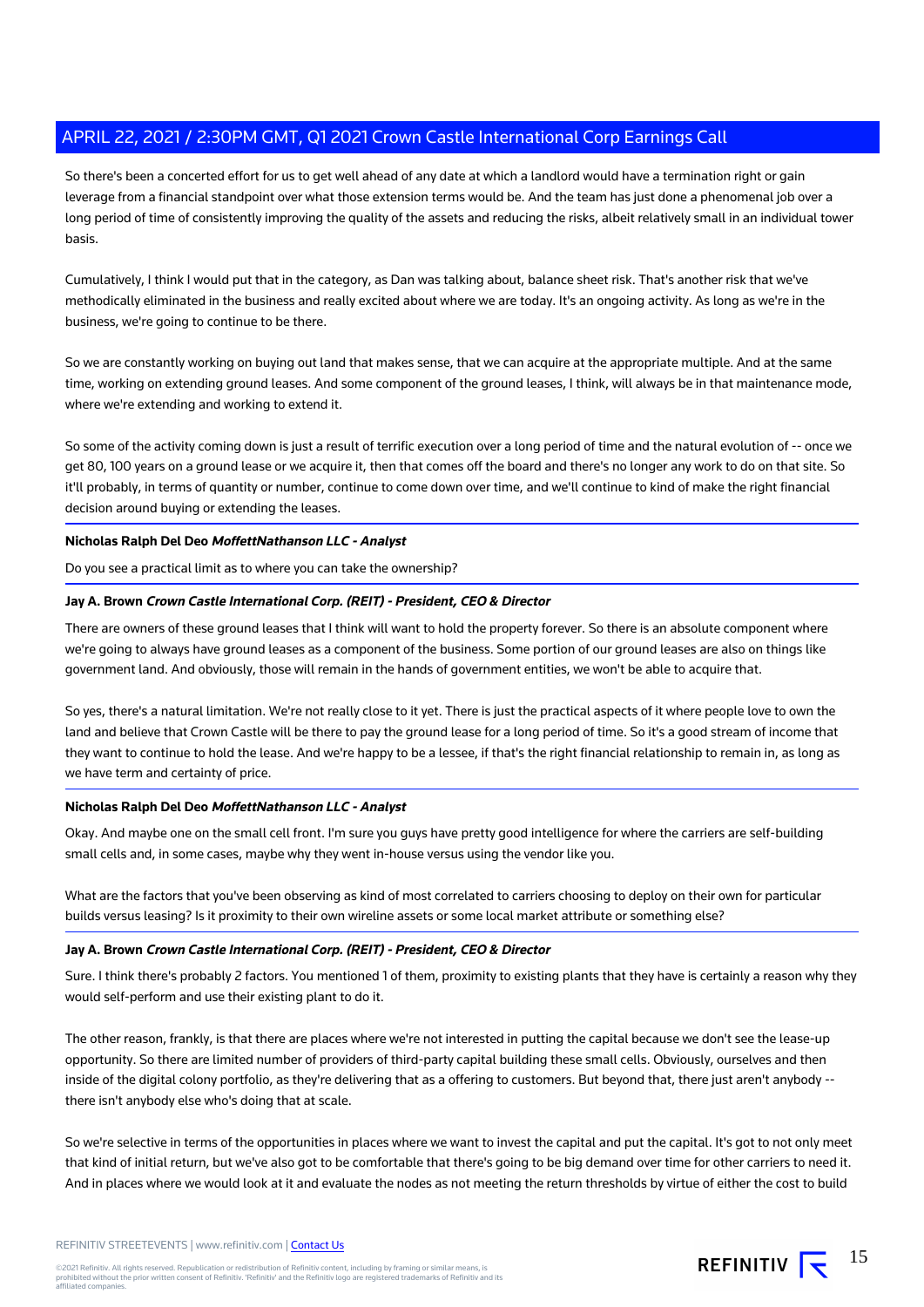them or the lack of certainty of lease-up, then those would be locations where we would pass and decide not to invest the capital and the carrier would self-perform.

So it's a combination of those 2 would lead to the vast majority of the reasons why they would self-perform.

We've talked about this some in the past, but our view of the number of small cells that is going to be needed in the market, aligns pretty closely with a number of the comments that the carriers have made where they've indicated there's going to be more than 1 million small cells in the U.S. We certainly don't anticipate building all of those.

And so I think as long as the business is around and we're building small cell nodes, I think we're going to continue to see the wireless carriers self-perform. And our opportunity for value creation is to be rigorous and disciplined in our approach to evaluating those markets that have the best potential for lease-up and then making sure that we're really thoughtful about which ones we pick and then how we build those sites on cost and on time. And those are sort of the value opportunities that we're looking for.

And then there will be lots of small cells, I think, that will exist in the U.S. that are going to be self-performed by the carriers. And I would look at that as -- overall activity as just a trajectory that I think aligns well with our strategy.

#### **Operator**

And we'll now go to David Barden with Bank of America.

#### **David William Barden BofA Securities, Research Division - MD**

So I guess, Jay, just at a collective level, Is there anything that you're seeing from the operators from a geographic search frame perspective that would lead you to believe that there's an appetite among the carriers collectively who own C-Band to deploy maybe sooner rather than later some of the spectrum outside of the first phase A block clearing? Meaning there's a lot of opportunity for the carriers to deploy beyond the first 45 markets should they choose to do so. And I was interested if you had any color as to whether you have some insight into whether that may or may not be happening.

And then the second question would be, again with respect to the idea that the carriers are mostly looking at C-Band as a macro (inaudible) start primarily because of the (inaudible) and backhaul that they have on existing sites.

Are you seeing or expecting that the kind of incumbent tower carriers are going to be gaining the lion's share of the demand here? Or are you seeing the kind of interlopers, the new tower companies, the Unitis, the Tillmans of the world, are they getting a super normal share of -- or the supernormal part of the conversation at the margin as we think about this new deployment?

#### **Jay A. Brown Crown Castle International Corp. (REIT) - President, CEO & Director**

Dave, on your first question, I'm going to mostly beg off and let the carriers speak to how they're thinking about C-Band deployments. It's probably just a little too specific for us to make those kind of comments or indications. We're obviously -- as I mentioned in my earlier comments, we're seeing a lot of C-Band activity is driving a lot of leasing activity. And I think, over time, the driver of our business is, as I mentioned before, kind of stacking years of growth. And it's going to take multiple years for C-Band to be deployed, and we think it's going to be great for us for an extended period of time.

But specificity beyond that, I'll let the carriers speak to kind of their own plans and initiatives.

On the second component of your question around where does the activity go? History, I think, is a really helpful indication of where the carriers are going to deploy this 5G network and how they'll think about the C-Band spectrum. It is always most cost-effective to deploy the spectrum on locations where they have existing infrastructure.

They've already got connectivity there. They've already got power. They've got the basic infrastructure there to be able to add additional spectrum bands. So at least initially, I think the vast, vast majority of the activity will end up on sites where they are already located on. So the existing owners of towers where these carriers are co-located on those sites I think will see the preponderance of activity for some

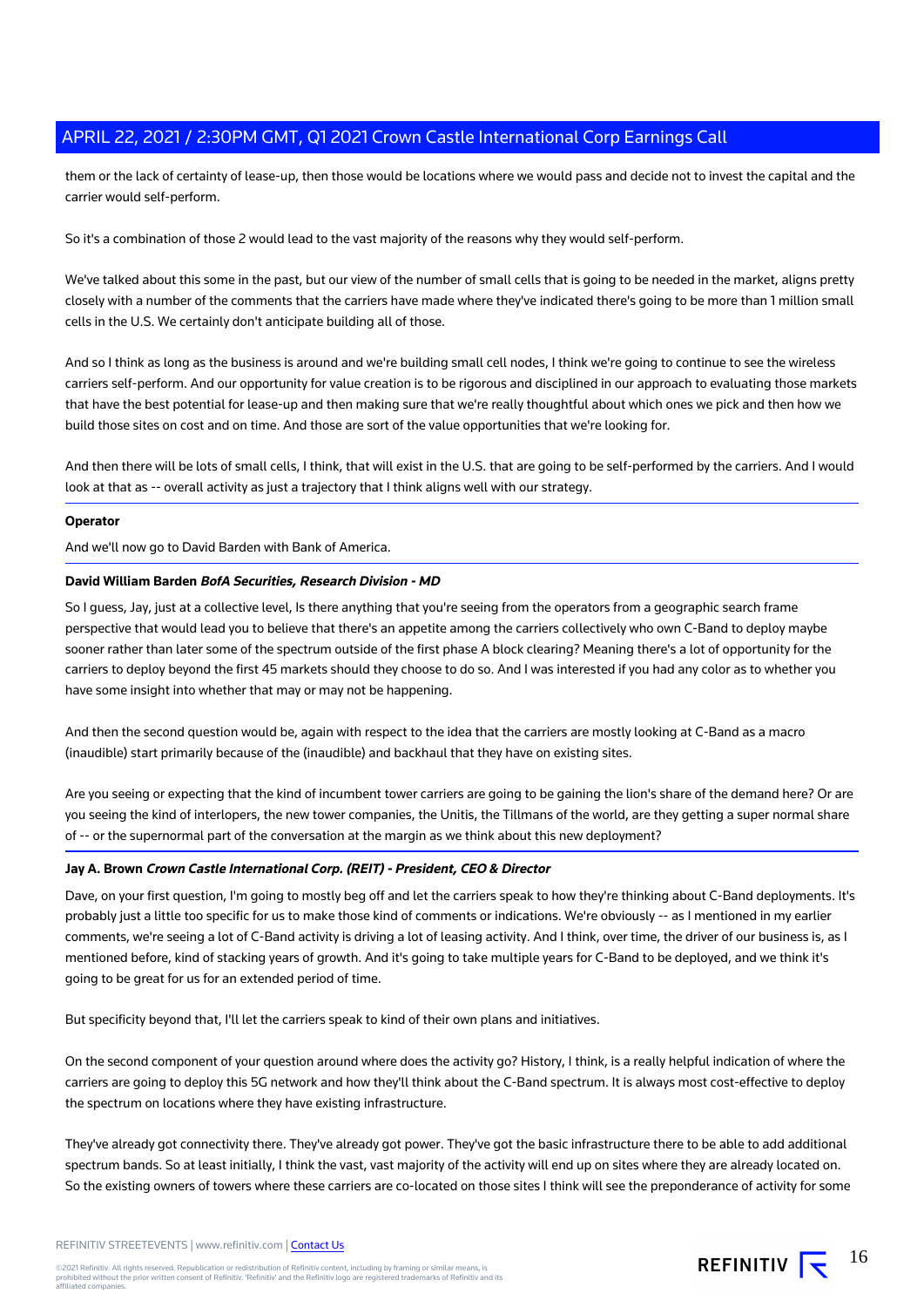extended period of time.

As it gets built out and then as the spectrum begins to be used, then step 2 is the densification activity. And then that activity is likely to go, frankly, again, on existing sites where the carrier is not yet co-located. The opportunity for new and upcoming tower companies is generally pretty limited to places that are outside the core areas where the big -- at least the 3 big public tower companies own their assets, into places where new housing developments, the extension of suburbia, the sprawl, those kind of areas. Those companies that you mentioned are often building towers in those locations and putting their capital up to meet that need.

But that's the sort of second, third kind of level of activity. I think the vast majority of the activities in early days and even -- maybe even in the medium term is on existing sites.

#### **Operator**

Our last question will come from Brandon Nispel with KeyBanc Capital Markets.

#### **Brandon Lee Nispel KeyBanc Capital Markets Inc., Research Division - Research Analyst**

I wanted to go back to Colby's questions on the cash component and the agreement with Verizon. I think that's generally referred to in the industry as it used be. And I'm curious, historically speaking, how long is the contracted committed new leasing portion of the contract lasted when you signed these agreements previously? How does it trend over time? And can you help us think about the value you ascribed to the use fee relative to the term extension? That would be great.

Then second question around T-Mobile churn, the disclosures are super helpful. Can you provide what the churn was this quarter? And then out of the 700 million or so of co-location and other Sprint sites that you have, what would be a good number as you look out over time for you to retain?

#### **Jay A. Brown Crown Castle International Corp. (REIT) - President, CEO & Director**

Yes. On the first question, Brandon, I'm going to beg off that question. There's a little more specificity than we would get into on our customer contracts, as I mentioned to Colby earlier. There's a component of that, that's related to giving them knowledge of what the actual pricing is going to be for new activity. There's a commitment on their part in terms of activity on existing sites. And then there's obviously the extension of the existing sites to 10 years. And we priced that and negotiated that with the economics of the sites in mind and the right returns.

But beyond that, I think that's just too specific and not in our best interest or that of our customers to get into that level of detail.

On the second part of the question, around Sprint churn in the quarter, it was negligible. Longer term and what you should assume, frankly, it's really early. As we laid out that schedule, we have our first meaningful amount of churn not until 2023. And then after that, I think in each year, it's less than \$20 million all the way out to 2028, which is the bulk here of the thereafter that's included in the table.

So we're a long way away from kind of needing to have that conversation and too early to predict ultimately what the outcome is.

Big picture, as I mentioned a few minutes ago, I think the net investment by T-Mobile in building out 5G will far exceed any of the synergies that they achieve. I think that's consistent with the public comments that they've made and their desire to build out 5G networks.

And when we get to a place where we have a better view, whether that's because of contract or just because of the activity that we're seeing, we'll certainly come back and take just the disclosure and turn that into more of a forecasted view of what we actually think will start to impact the numbers. But it's a long way out. And at this point, not really ready to provide a specific forecast on timing or amount.

I appreciate everybody joining this morning, and I just want to end the call by thanking our team who has done a tremendous job delivering for our customers over the last year and navigating through COVID. They continue to perform exceptionally well. So to the team, thanks for listening this morning. Really appreciate all the work you're doing for customers and for shareholders.

17

REFINITIV  $\sqrt{\frac{1}{2}}$ 

REFINITIV STREETEVENTS | www.refinitiv.com | [Contact Us](https://www.refinitiv.com/en/contact-us)